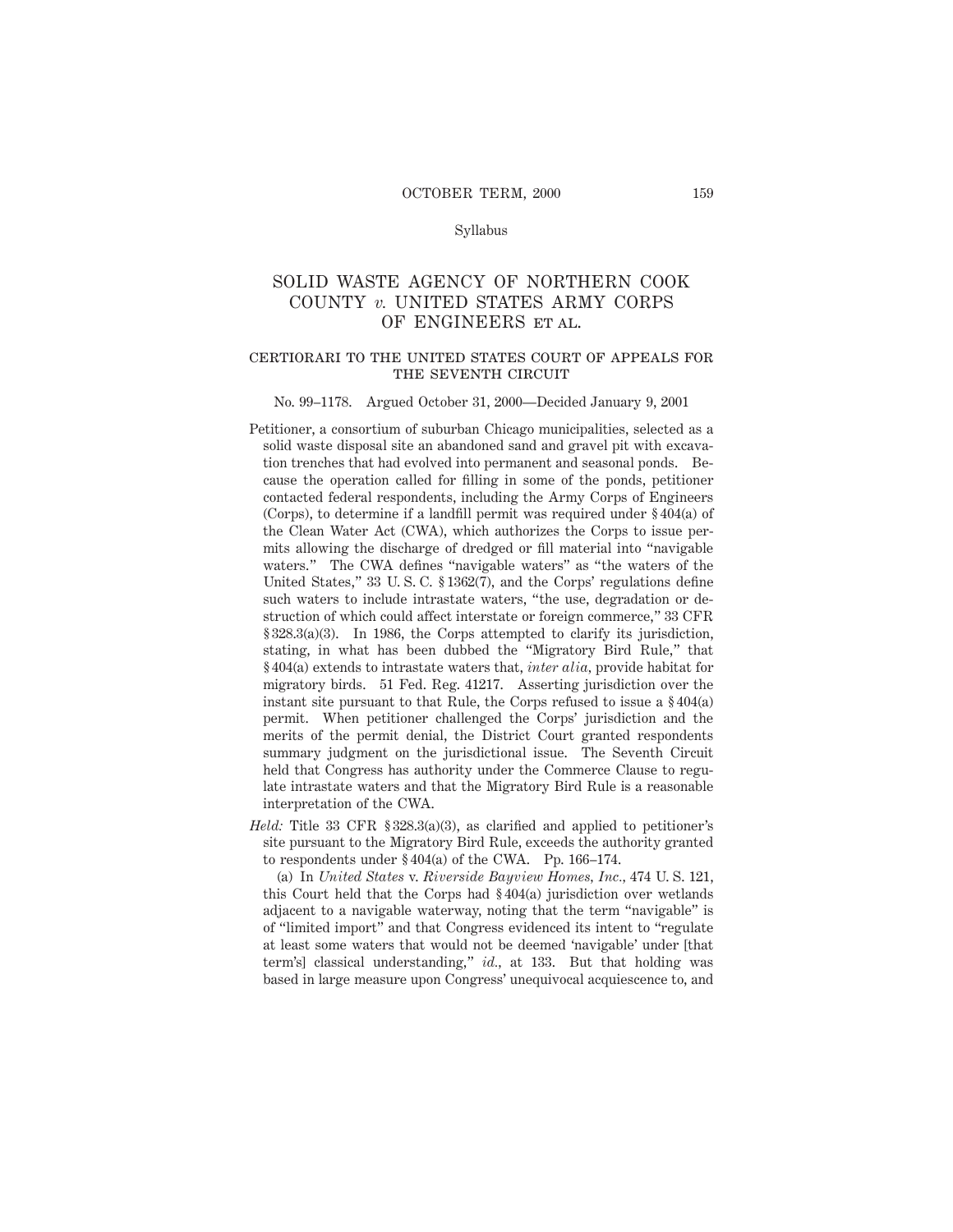# 160 SOLID WASTE AGENCY OF NORTHERN COOK CTY. *v.* ARMY CORPS OF ENGINEERS

## Syllabus

approval of, the Corps' regulations interpreting the CWA to cover wetlands adjacent to navigable waters. See *id.,* at 135–139. The Court expressed no opinion on the question of the Corps' authority to regulate wetlands not adjacent to open water, and the statute's text will not allow extension of the Corps' jurisdiction to such wetlands here. Pp. 166–168.

(b) The Corps' *original* interpretation of the CWA in its 1974 regulations—which emphasized that a water body's capability of use by the public for transportation or commerce determines whether it is navigable—is inconsistent with that which it espouses here, yet respondents present no persuasive evidence that the Corps mistook Congress' intent in 1974. Respondents contend that whatever its original aim, when Congress amended the CWA in 1977, it approved the more expansive definition of "navigable waters" found in the Corps' 1977 regulations. Specifically, respondents submit that Congress' failure to pass legislation that would have overturned the 1977 regulations and the extension of the Environmental Protection Agency's jurisdiction in  $\S 404(g)$  to include waters "other than" traditional "navigable waters" indicates that Congress recognized and accepted a broad definition of "navigable waters" that includes nonnavigable, isolated, intrastate waters. This Court recognizes congressional acquiescence to administrative interpretations of a statute with extreme care. Failed legislative proposals are a particularly dangerous ground on which to rest an interpretation of a prior statute, *Central Bank of Denver, N. A.* v. *First Interstate Bank of Denver, N. A.,* 511 U. S. 164, 187, because a bill can be proposed or rejected for any number of reasons. Here, respondents have failed to make the necessary showing that Congress' failure to pass legislation demonstrates acquiescence to the 1977 regulations or the 1986 Migratory Bird Rule. Section  $404(g)$  is equally unenlightening, for it does not conclusively determine the construction to be placed on the use of the term "waters" elsewhere in the CWA. *Riverside Bayview Homes, supra,* at 138, n. 11. Pp. 168–172.

(c) Even if § 404(a) were not clear, this Court would not extend deference to the Migratory Bird Rule under *Chevron U. S. A. Inc.* v. *Natural Resources Defense Council, Inc.,* 467 U. S. 837. Where an administrative interpretation of a statute would raise serious constitutional problems, the Court will construe the statute to avoid such problems unless the construction is plainly contrary to Congress' intent. *Edward J. DeBartolo Corp.* v. *Florida Gulf Coast Building & Constr. Trades Council,* 485 U. S. 568, 575. The grant of authority to Congress under the Commerce Clause, though broad, is not unlimited. See, *e. g., United States* v. *Morrison,* 529 U. S. 598. Respondents' arguments, *e. g.,* that the Migratory Bird Rule falls within Congress' power to regulate intra-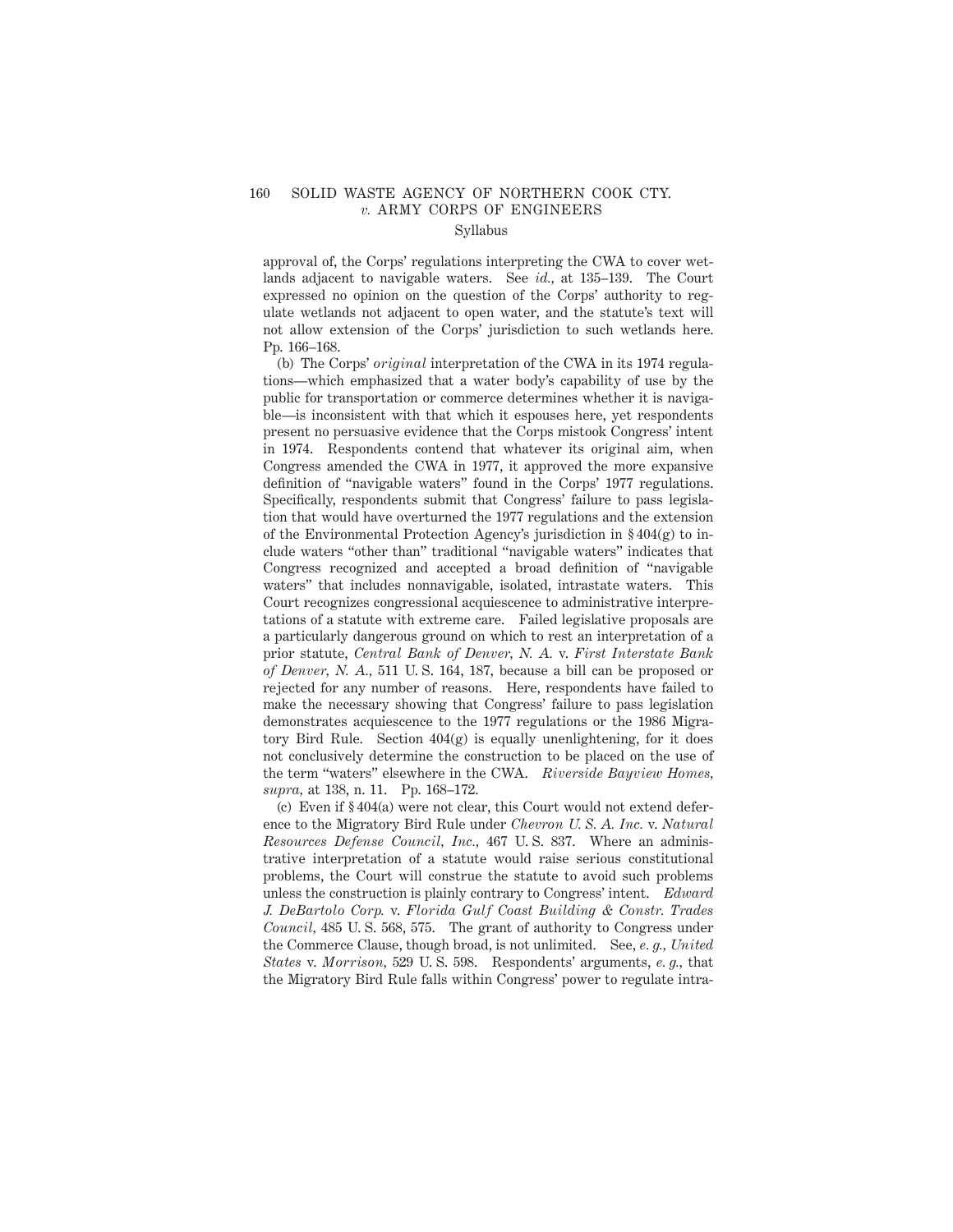#### Syllabus

state activities that substantially affect interstate commerce, raise significant constitutional questions, yet there is nothing approaching a clear statement from Congress that it intended § 404(a) to reach an abandoned sand and gravel pit such as the one at issue. Permitting respondents to claim federal jurisdiction over ponds and mudflats falling within the Migratory Bird Rule would also result in a significant impingement of the States' traditional and primary power over land and water use. The Court thus reads the statute as written to avoid such significant constitutional and federalism questions and rejects the request for administrative deference. Pp. 172–174.

191 F. 3d 845, reversed.

REHNQUIST, C. J., delivered the opinion of the Court, in which O'Connor, Scalia, Kennedy, and Thomas, JJ., joined. Stevens, J., filed a dissenting opinion, in which SOUTER, GINSBURG, and BREYER, JJ., joined, *post,* p. 174.

*Timothy S. Bishop* argued the cause for petitioner. With him on the briefs were *Kaspar J. Stoffelmayr, Sharon Swingle,* and *George J. Mannina, Jr.*

*Deputy Solicitor General Wallace* argued the cause for respondents. With him on the brief for the federal respondents were *Solicitor General Waxman, Assistant Attorney General Schiffer, Malcolm L. Stewart,* and *John A. Bryson. Myron M. Cherry* filed a brief for respondents Village of Bartlett et al.\*

<sup>\*</sup>Briefs of *amici curiae* urging reversal were filed for the State of Alabama by *Bill Pryor,* Attorney General, *Alice Ann Byrne,* Assistant Attorney General, and *Jeffrey S. Sutton;* for the American Farm Bureau Federation et al. by *William G. Myers III;* for Arid Operations, Inc., by *Charles L. Kaiser;* for Cargill, Inc., by *Leslie G. Landau, Edgar B. Washburn,* and *David M. Ivester;* for the Cato Institute et al. by *Theodore M. Cooperstein, William H. Mellor, Clint Bolick, Scott G. Bullock, Timothy Lynch, Robert A. Levy,* and *Ronald D. Rotunda;* for the Center for the Original Intent of the Constitution by *Michael P. Farris* and *Scott W. Somerville;* for the Chamber of Commerce of the United States by *Robert R. Gasaway, Jeffrey B. Clark, Daryl Joseffer,* and *Robin S. Conrad;* for the Claremont Institute Center for Constitutional Jurisprudence by *Edwin Meese III;* for Defenders of Property Rights by *Nancie G. Marzulla;* for the National Association of Home Builders by *Thomas C. Jackson;* for the Nationwide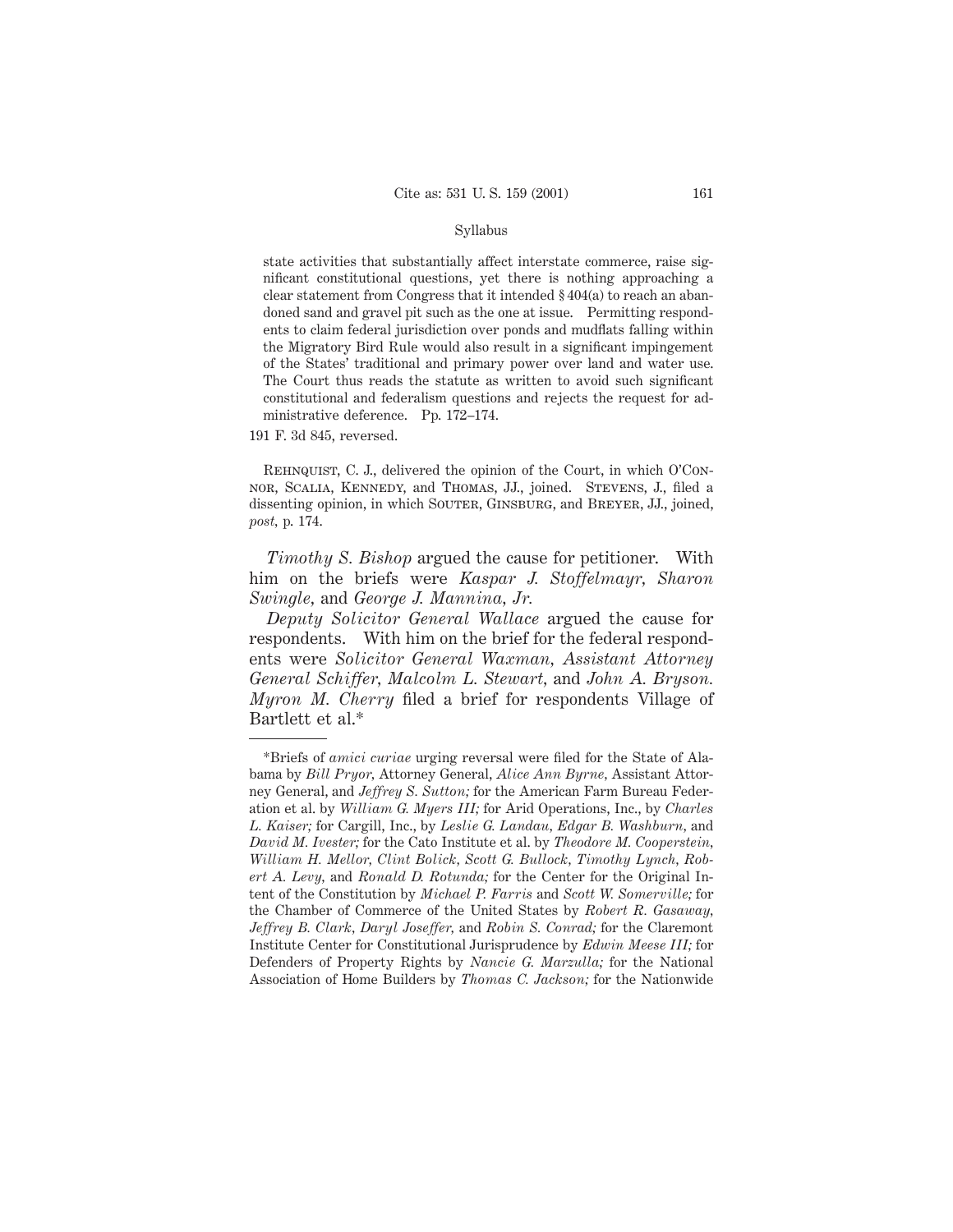## 162 SOLID WASTE AGENCY OF NORTHERN COOK CTY. *v.* ARMY CORPS OF ENGINEERS Opinion of the Court

CHIEF JUSTICE REHNQUIST delivered the opinion of the Court.

Section 404(a) of the Clean Water Act (CWA or Act), 86 Stat. 884, as amended, 33 U. S. C. § 1344(a), regulates the discharge of dredged or fill material into "navigable waters." The United States Army Corps of Engineers (Corps) has interpreted § 404(a) to confer federal authority over an abandoned sand and gravel pit in northern Illinois which provides habitat for migratory birds. We are asked to decide whether the provisions of § 404(a) may be fairly extended to these waters, and, if so, whether Congress could exercise such authority consistent with the Commerce Clause, U. S. Const., Art. I, § 8, cl. 3. We answer the first question in the negative and therefore do not reach the second.

Petitioner, the Solid Waste Agency of Northern Cook County (SWANCC), is a consortium of 23 suburban Chicago

Briefs of *amici curiae* urging affirmance were filed for the State of California et al. by *Bill Lockyer,* Attorney General of California, *Richard M. Frank,* Chief Assistant Attorney General, *J. Matthew Rodriguez,* Senior Assistant Attorney General, *Dennis M. Eagan,* Supervising Deputy Attorney General, and *Joseph Barbieri,* Deputy Attorney General, and by the Attorneys General for their respective States as follows: *Thomas J. Miller* of Iowa, *Andrew Ketterer* of Maine, *John J. Farmer, Jr.,* of New Jersey, *W. A. Drew Edmondson* of Oklahoma, *Hardy Myers* of Oregon, *William H. Sorrell* of Vermont, and *Christine O. Gregoire* of Washington; for the Anti-Defamation League et al. by *Martin E. Karlinsky, Steven M. Freeman, Michael Lieberman,* and *Elliot M. Mincberg;* and for Environmental Defense et al. by *Louis R. Cohen* and *Michael Bean.*

Briefs of *amici curiae* were filed for the American Forest & Paper Association et al. by *Russell S. Frye;* for the Center for Individual Rights by *Michael E. Rosman;* for the National Stone Association by *Kurt E. Blase;* and for Dr. Gene Likens et al. by *Michael Bean.*

Public Projects Coalition et al. by *Lawrence R. Liebesman;* for the Pacific Legal Foundation et al. by *Anne M. Hayes* and *M. Reed Hopper;* for the Serrano Water District et al. by *Virginia S. Albrecht* and *Stephen J. Wenderoth;* for the Washington Legal Foundation et al. by *Mark A. Perry, Daniel J. Popeo,* and *Paul D. Kamenar;* for the U. S. Conference of Mayors et al. by *Richard Ruda* and *James I. Crowley;* and for James J. Wilson by *Steven A. Steinbach* and *Gerald A. Feffer.*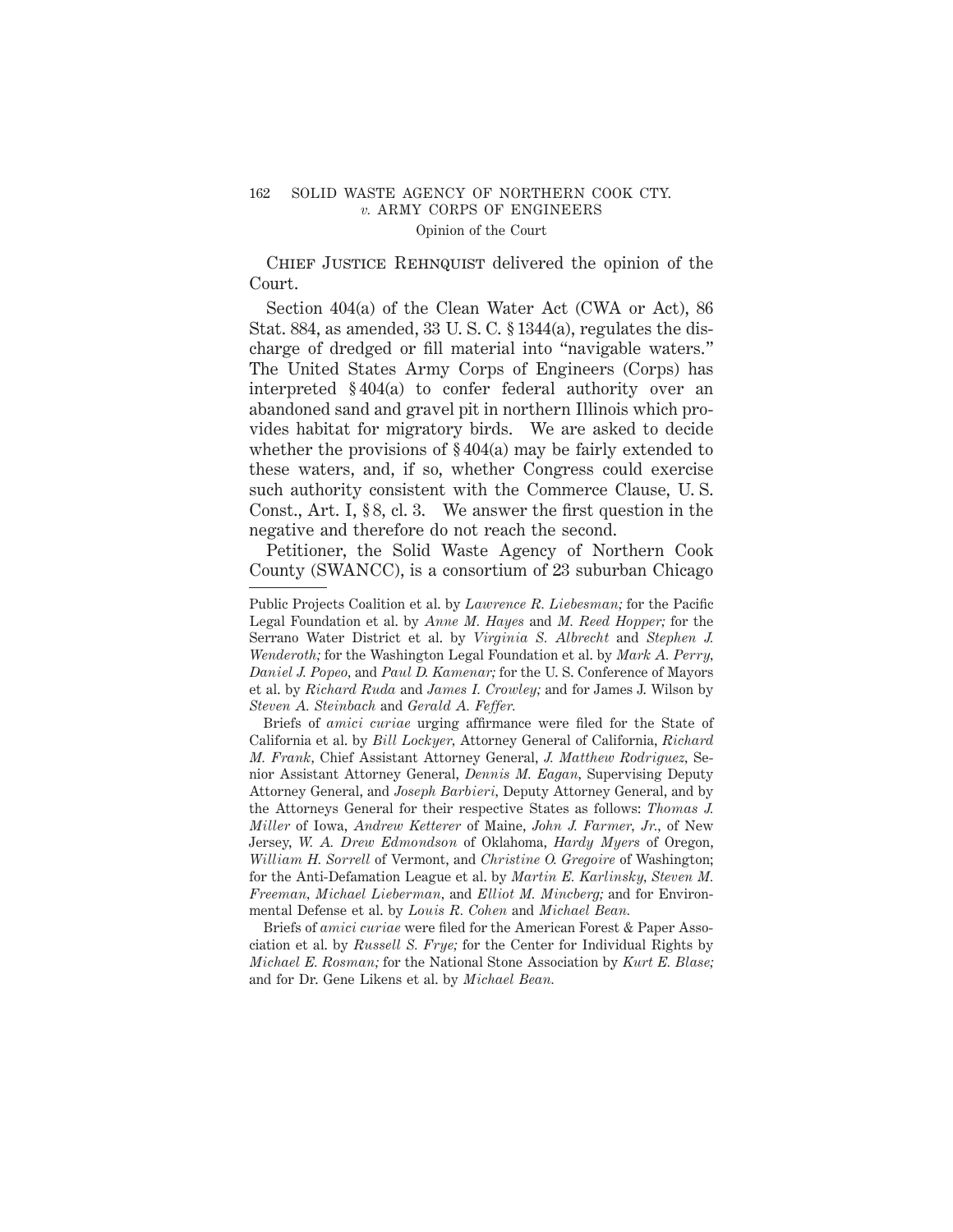#### Opinion of the Court

cities and villages that united in an effort to locate and develop a disposal site for baled nonhazardous solid waste. The Chicago Gravel Company informed the municipalities of the availability of a 533-acre parcel, bestriding the Illinois counties Cook and Kane, which had been the site of a sand and gravel pit mining operation for three decades up until about 1960. Long since abandoned, the old mining site eventually gave way to a successional stage forest, with its remnant excavation trenches evolving into a scattering of permanent and seasonal ponds of varying size (from under one-tenth of an acre to several acres) and depth (from several inches to several feet).

The municipalities decided to purchase the site for disposal of their baled nonhazardous solid waste. By law, SWANCC was required to file for various permits from Cook County and the State of Illinois before it could begin operation of its balefill project. In addition, because the operation called for the filling of some of the permanent and seasonal ponds, SWANCC contacted federal respondents (hereinafter respondents), including the Corps, to determine if a federal landfill permit was required under § 404(a) of the CWA, 33 U. S. C. § 1344(a).

Section 404(a) grants the Corps authority to issue permits "for the discharge of dredged or fill material into the navigable waters at specified disposal sites." *Ibid.* The term "navigable waters" is defined under the Act as "the waters of the United States, including the territorial seas." § 1362(7). The Corps has issued regulations defining the term "waters of the United States" to include

"waters such as intrastate lakes, rivers, streams (including intermittent streams), mudflats, sandflats, wetlands, sloughs, prairie potholes, wet meadows, playa lakes, or natural ponds, the use, degradation or destruction of which could affect interstate or foreign commerce . . . ." 33 CFR § 328.3(a)(3) (1999).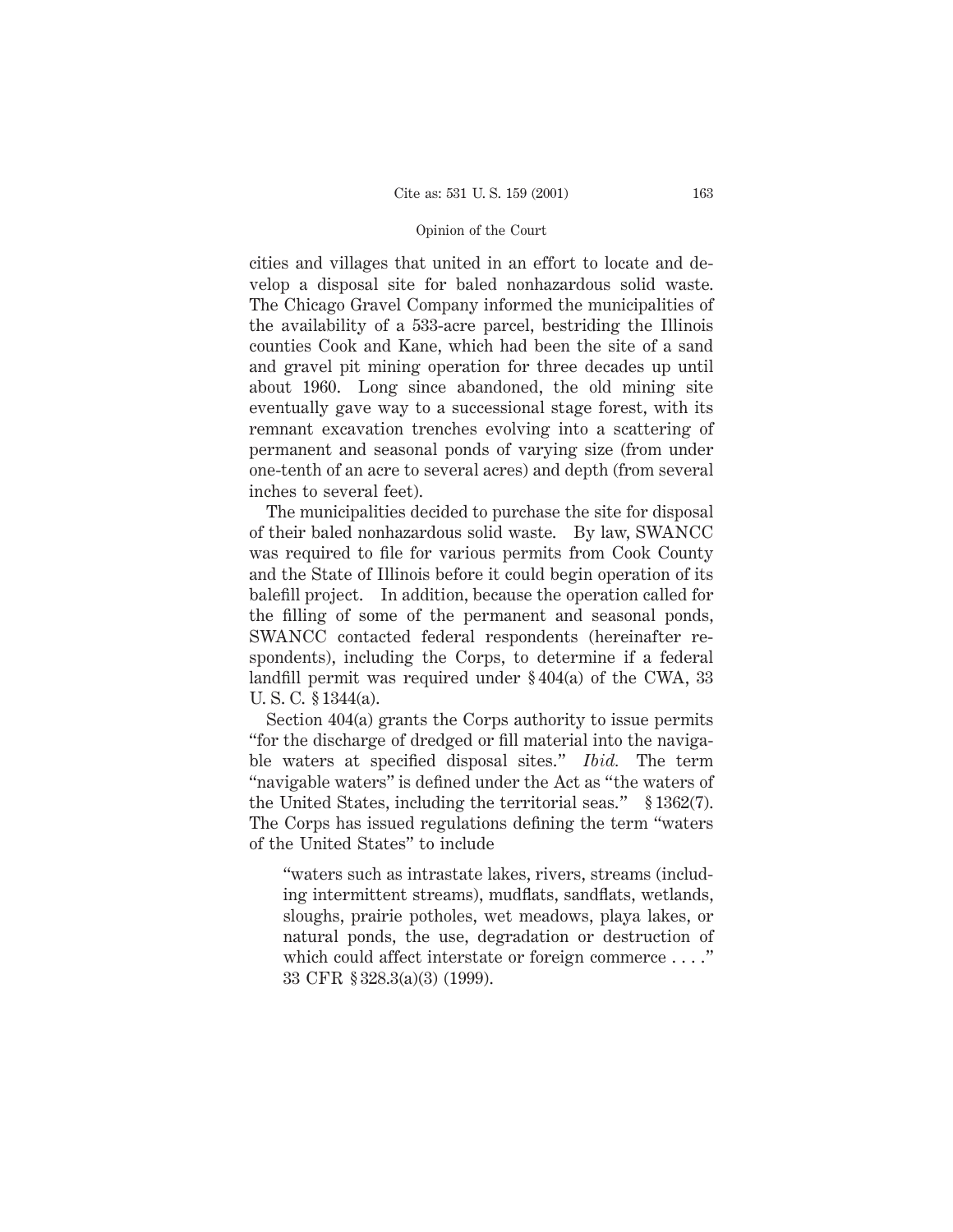#### 164 SOLID WASTE AGENCY OF NORTHERN COOK CTY. *v.* ARMY CORPS OF ENGINEERS Opinion of the Court

# In 1986, in an attempt to "clarify" the reach of its jurisdic-

tion, the Corps stated that § 404(a) extends to instrastate waters:

"a. Which are or would be used as habitat by birds protected by Migratory Bird Treaties; or

"b. Which are or would be used as habitat by other migratory birds which cross state lines; or

"c. Which are or would be used as habitat for endangered species; or

"d. Used to irrigate crops sold in interstate commerce." 51 Fed. Reg. 41217.

This last promulgation has been dubbed the "Migratory Bird Rule."<sup>1</sup>

The Corps initially concluded that it had no jurisdiction over the site because it contained no "wetlands," or areas which support "vegetation typically adapted for life in saturated soil conditions," 33 CFR § 328.3(b) (1999). However, after the Illinois Nature Preserves Commission informed the Corps that a number of migratory bird species had been observed at the site, the Corps reconsidered and ultimately asserted jurisdiction over the balefill site pursuant to subpart (b) of the "Migratory Bird Rule." The Corps found that approximately 121 bird species had been observed at the site, including several known to depend upon aquatic environments for a significant portion of their life requirements. Thus, on November 16, 1987, the Corps formally "determined that the seasonally ponded, abandoned gravel mining depressions located on the project site, while not wetlands, did qualify as 'waters of the United States' . . . based upon the following criteria: (1) the proposed site had been abandoned as a gravel mining operation; (2) the water areas and spoil piles had developed a natural character; and (3) the water areas

<sup>&</sup>lt;sup>1</sup>The Corps issued the "Migratory Bird Rule" without following the notice and comment procedures outlined in the Administrative Procedure Act, 5 U. S. C. § 553.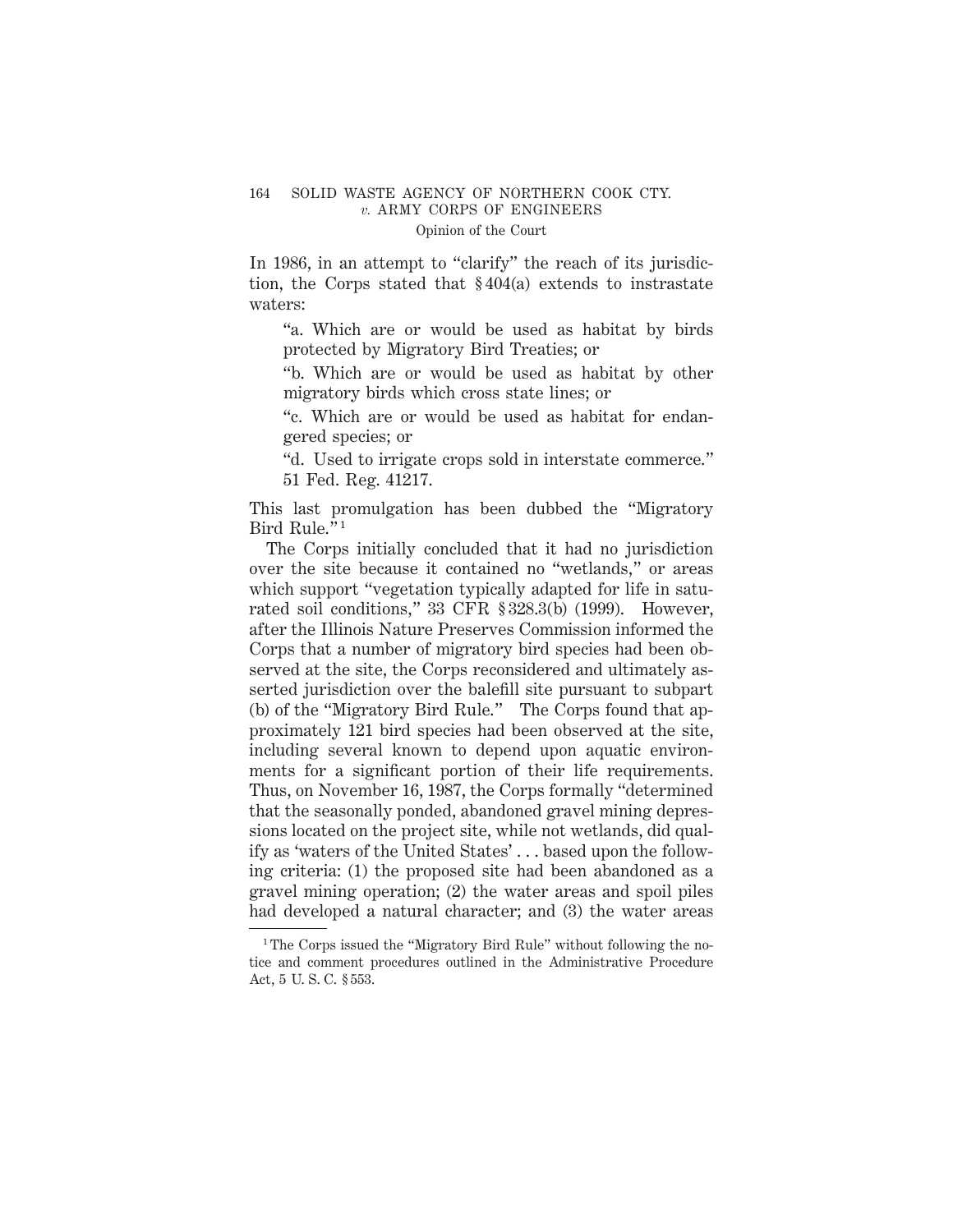#### Opinion of the Court

are used as habitat by migratory bird *[sic]* which cross state lines." U. S. Army Corps of Engineers, Chicago District, Dept. of Army Permit Evaluation and Decision Document, Lodging of Petitioner, Tab No. 1, p. 6.

During the application process, SWANCC made several proposals to mitigate the likely displacement of the migratory birds and to preserve a great blue heron rookery located on the site. Its balefill project ultimately received the necessary local and state approval. By 1993, SWANCC had received a special use planned development permit from the Cook County Board of Appeals, a landfill development permit from the Illinois Environmental Protection Agency, and approval from the Illinois Department of Conservation.

Despite SWANCC's securing the required water quality certification from the Illinois Environmental Protection Agency, the Corps refused to issue a § 404(a) permit. The Corps found that SWANCC had not established that its proposal was the "least environmentally damaging, most practicable alternative" for disposal of nonhazardous solid waste; that SWANCC's failure to set aside sufficient funds to remediate leaks posed an "unacceptable risk to the public's drinking water supply"; and that the impact of the project upon area-sensitive species was "unmitigatable since a landfill surface cannot be redeveloped into a forested habitat." *Id.,* at 87.

Petitioner filed suit under the Administrative Procedure Act, 5 U. S. C. § 701 *et seq.,* in the Northern District of Illinois challenging both the Corps' jurisdiction over the site and the merits of its denial of the § 404(a) permit. The District Court granted summary judgment to respondents on the jurisdictional issue, and petitioner abandoned its challenge to the Corps' permit decision. On appeal to the Court of Appeals for the Seventh Circuit, petitioner renewed its attack on respondents' use of the "Migratory Bird Rule" to assert jurisdiction over the site. Petitioner argued that respondents had exceeded their statutory authority in interpreting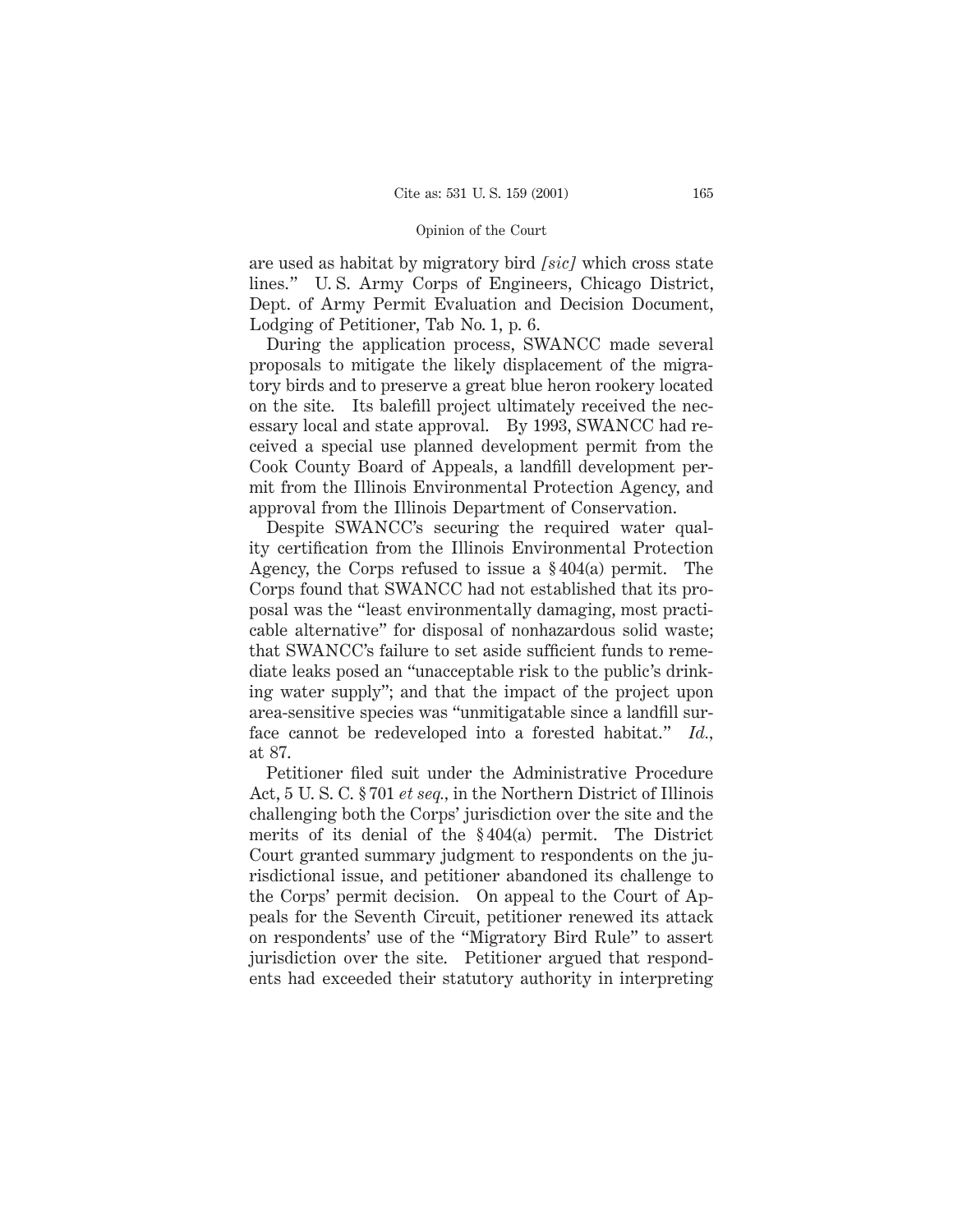#### 166 SOLID WASTE AGENCY OF NORTHERN COOK CTY. *v.* ARMY CORPS OF ENGINEERS Opinion of the Court

the CWA to cover nonnavigable, isolated, intrastate waters based upon the presence of migratory birds and, in the alternative, that Congress lacked the power under the Commerce Clause to grant such regulatory jurisdiction.

The Court of Appeals began its analysis with the constitutional question, holding that Congress has the authority to regulate such waters based upon "the cumulative impact doctrine, under which a single activity that itself has no discernible effect on interstate commerce may still be regulated if the aggregate effect of that class of activity has a substantial impact on interstate commerce." 191 F. 3d 845, 850 (CA7 1999). The aggregate effect of the "destruction of the natural habitat of migratory birds" on interstate commerce, the court held, was substantial because each year millions of Americans cross state lines and spend over a billion dollars to hunt and observe migratory birds.2 *Ibid.* The Court of Appeals then turned to the regulatory question. The court held that the CWA reaches as many waters as the Commerce Clause allows and, given its earlier Commerce Clause ruling, it therefore followed that respondents' "Migratory Bird Rule" was a reasonable interpretation of the Act. See *id.,* at 851–852.

We granted certiorari, 529 U. S. 1129 (2000), and now reverse.

Congress passed the CWA for the stated purpose of "restor[ing] and maintain[ing] the chemical, physical, and biological integrity of the Nation's waters." 33 U. S. C. § 1251(a). In so doing, Congress chose to "recognize, preserve, and protect the primary responsibilities and rights of

<sup>2</sup> Relying upon its earlier decision in *Hoffman Homes, Inc.* v. *EPA,* 999 F. 2d 256 (CA7 1993), and a report from the United States Census Bureau, the Court of Appeals found that in 1996 approximately 3.1 million Americans spent \$1.3 billion to hunt migratory birds (with 11 percent crossing state lines to do so) as another 17.7 million Americans observed migratory birds (with 9.5 million traveling for the purpose of observing shorebirds). See 191 F. 3d, at 850.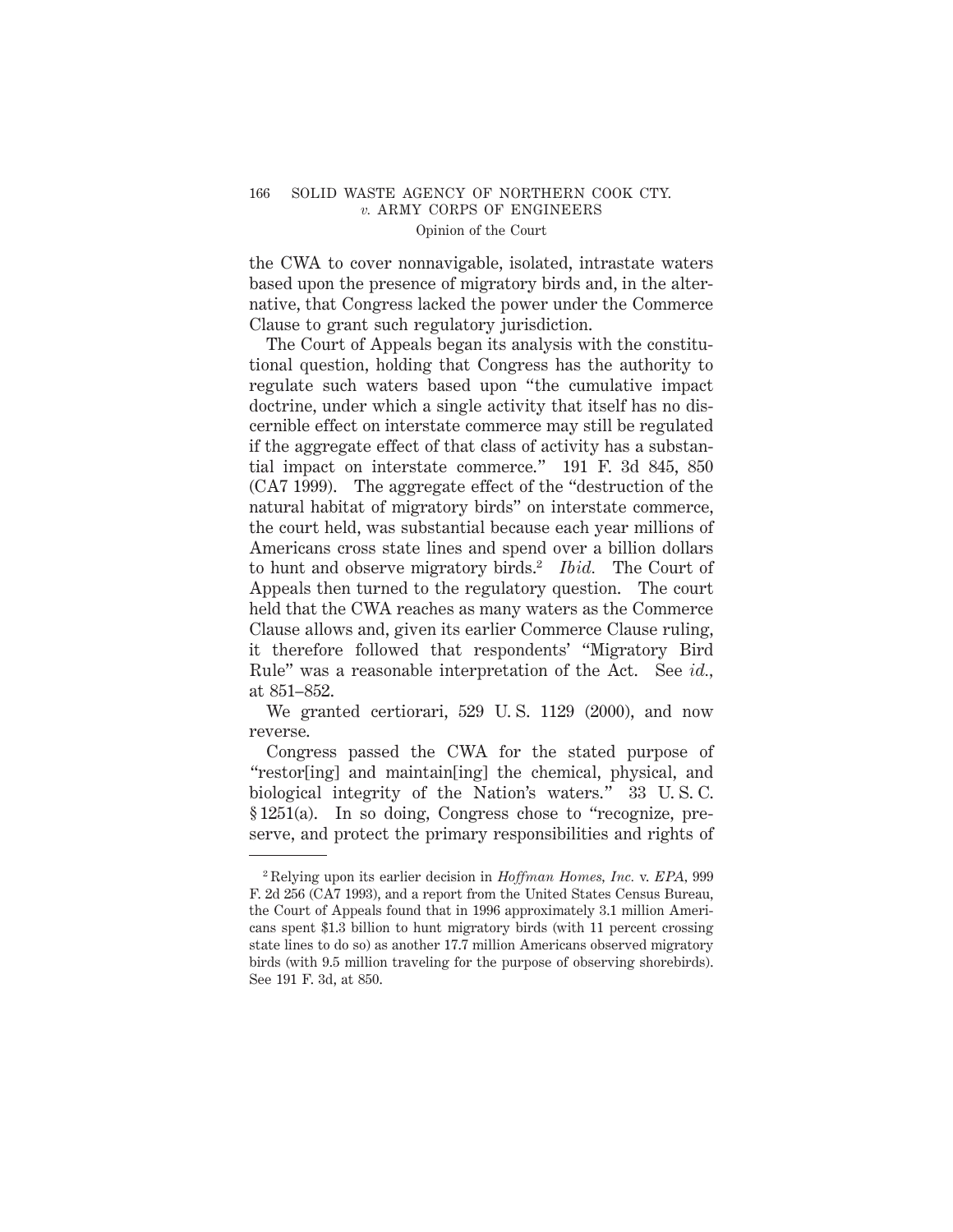#### Opinion of the Court

States to prevent, reduce, and eliminate pollution, to plan the development and use (including restoration, preservation, and enhancement) of land and water resources, and to consult with the Administrator in the exercise of his authority under this chapter." § 1251(b). Relevant here, § 404(a) authorizes respondents to regulate the discharge of fill material into "navigable waters," 33 U. S. C. § 1344(a), which the statute defines as "the waters of the United States, including the territorial seas," § 1362(7). Respondents have interpreted these words to cover the abandoned gravel pit at issue here because it is used as habitat for migratory birds. We conclude that the "Migratory Bird Rule" is not fairly supported by the CWA.

This is not the first time we have been called upon to evaluate the meaning of § 404(a). In *United States* v. *Riverside Bayview Homes, Inc.,* 474 U. S. 121 (1985), we held that the Corps had § 404(a) jurisdiction over wetlands that actually abutted on a navigable waterway. In so doing, we noted that the term "navigable" is of "limited import" and that Congress evidenced its intent to "regulate at least some waters that would not be deemed 'navigable' under the classical understanding of that term." *Id.,* at 133. But our holding was based in large measure upon Congress' unequivocal acquiescence to, and approval of, the Corps' regulations interpreting the CWA to cover wetlands adjacent to navigable waters. See *id.*, at 135–139. We found that Congress' concern for the protection of water quality and aquatic ecosystems indicated its intent to regulate wetlands "inseparably bound up with the 'waters' of the United States." *Id.,* at 134.

It was the significant nexus between the wetlands and "navigable waters" that informed our reading of the CWA in *Riverside Bayview Homes.* Indeed, we did not "express any opinion" on the "question of the authority of the Corps to regulate discharges of fill material into wetlands that are not adjacent to bodies of open water . . . ." *Id.,* at 131–132,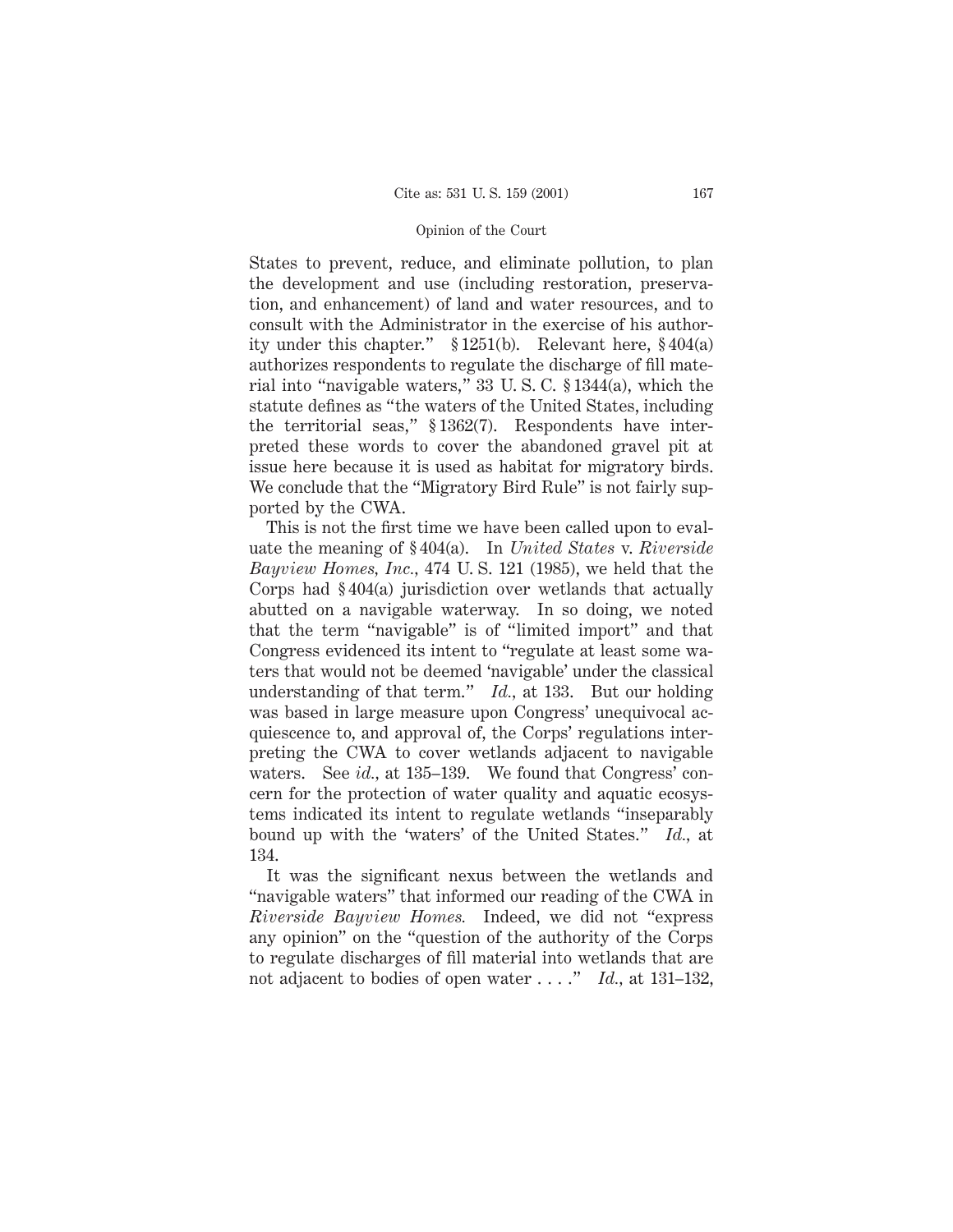#### 168 SOLID WASTE AGENCY OF NORTHERN COOK CTY. *v.* ARMY CORPS OF ENGINEERS Opinion of the Court

n. 8. In order to rule for respondents here, we would have to hold that the jurisdiction of the Corps extends to ponds that are *not* adjacent to open water. But we conclude that the text of the statute will not allow this.

Indeed, the Corps' *original* interpretation of the CWA, promulgated two years after its enactment, is inconsistent with that which it espouses here. Its 1974 regulations defined § 404(a)'s "navigable waters" to mean "those waters of the United States which are subject to the ebb and flow of the tide, and/or are presently, or have been in the past, or may be in the future susceptible for use for purposes of interstate or foreign commerce." 33 CFR § 209.120(d)(1). The Corps emphasized that "[i]t is the water body's capability of use by the public for purposes of transportation or commerce which is the determinative factor."  $§ 209.260(e)(1)$ . Respondents put forward no persuasive evidence that the Corps mistook Congress' intent in 1974.3

Respondents next contend that whatever its original aim in 1972, Congress charted a new course five years later when it approved the more expansive definition of "navigable waters" found in the Corps' 1977 regulations. In July 1977, the Corps formally adopted 33 CFR  $\S 323.2(a)(5)$  (1978), which defined "waters of the United States" to include "isolated wetlands and lakes, intermittent streams, prairie potholes, and other waters that are not part of a tributary system to interstate waters or to navigable waters of the United States, the degradation or destruction of which could affect

<sup>&</sup>lt;sup>3</sup> Respondents refer us to portions of the legislative history that they believe indicate Congress' intent to expand the definition of "navigable waters." Although the Conference Report includes the statement that the conferees "intend that the term 'navigable waters' be given the broadest possible constitutional interpretation," S. Conf. Rep. No. 92–1236, p. 144 (1972), neither this, nor anything else in the legislative history to which respondents point, signifies that Congress intended to exert anything more than its commerce power over navigation. Indeed, respondents admit that the legislative history is somewhat ambiguous. See Brief for Federal Respondents 24.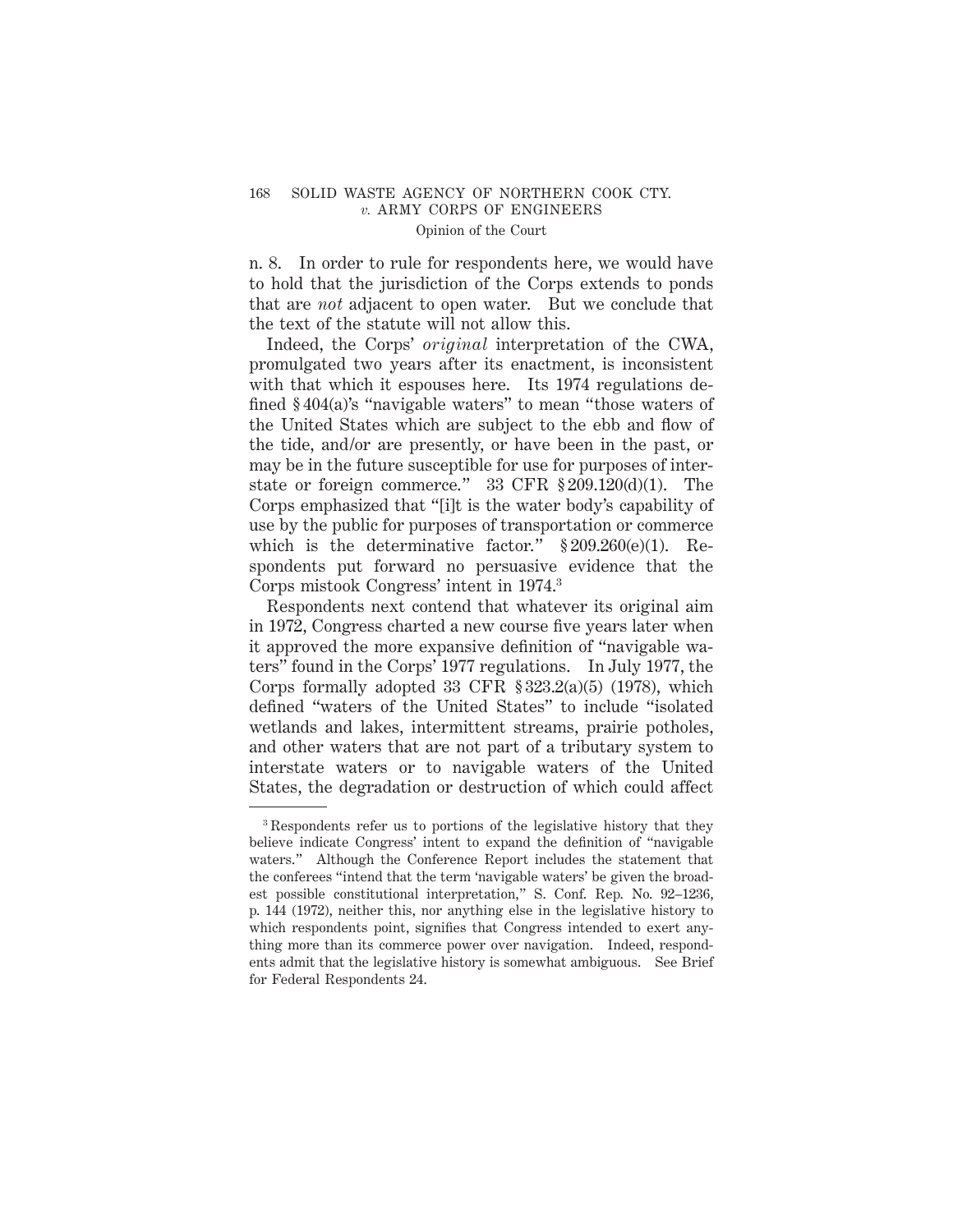#### Opinion of the Court

interstate commerce." Respondents argue that Congress was aware of this more expansive interpretation during its 1977 amendments to the CWA. Specifically, respondents point to a failed House bill, H. R. 3199, that would have defined "navigable waters" as "all waters which are presently used, or are susceptible to use in their natural condition or by reasonable improvement as a means to transport interstate or foreign commerce." 123 Cong. Rec. 10420, 10434  $(1977)^4$  They also point to the passage in §404(g)(1) that authorizes a State to apply to the Environmental Protection Agency for permission "to administer its own individual and general permit program for the discharge of dredged or fill material into the navigable waters (other than those waters which are presently used, or are susceptible to use in their natural condition or by reasonable improvement as a means to transport interstate or foreign commerce . . . , including wetlands adjacent thereto) within its jurisdiction . . . ." 33 U. S. C. § 1344(g)(1). The failure to pass legislation that would have overturned the Corps' 1977 regulations and the extension of jurisdiction in  $\S 404(g)$  to waters "other than" traditional "navigable waters," respondents submit, indicate that Congress recognized and accepted a broad definition of "navigable waters" that includes nonnavigable, isolated, intrastate waters.

Although we have recognized congressional acquiescence to administrative interpretations of a statute in some situations, we have done so with extreme care.<sup>5</sup> "[F]ailed legis-

<sup>4</sup> While this bill passed in the House, a similarly worded amendment to a bill originating in the Senate, S. 1952, failed. See 123 Cong. Rec. 26710, 26728 (1977).

<sup>5</sup> In *Bob Jones Univ.* v. *United States,* 461 U. S. 574, 595, 600–601 (1983), for example, we upheld an Internal Revenue Service (IRS) Revenue Ruling that revoked the tax-exempt status of private schools practicing racial discrimination because the IRS' interpretation of the relevant statutes was "correct"; because Congress had held "hearings on this precise issue," making it "hardly conceivable that Congress—and in this setting, any Member of Congress—was not abundantly aware of what was going on";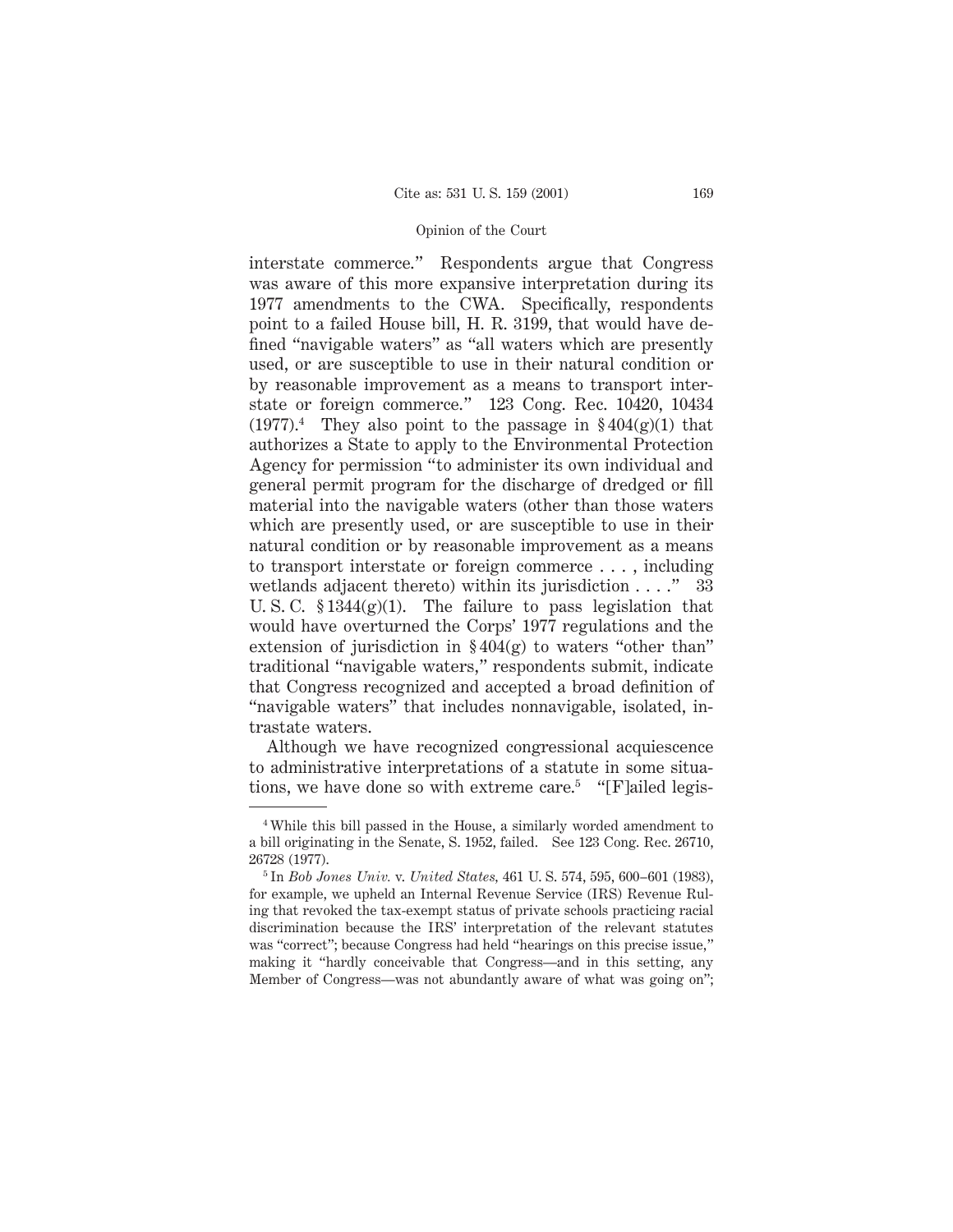## 170 SOLID WASTE AGENCY OF NORTHERN COOK CTY. *v.* ARMY CORPS OF ENGINEERS Opinion of the Court

lative proposals are 'a particularly dangerous ground on which to rest an interpretation of a prior statute.'" *Central Bank of Denver, N. A.* v. *First Interstate Bank of Denver, N. A.,* 511 U. S. 164, 187 (1994) (quoting *Pension Benefit Guaranty Corporation* v. *LTV Corp.,* 496 U. S. 633, 650 (1990)). A bill can be proposed for any number of reasons, and it can be rejected for just as many others. The relationship between the actions and inactions of the 95th Congress and the intent of the 92d Congress in passing § 404(a) is also considerably attenuated. Because "subsequent history is less illuminating than the contemporaneous evidence," *Hagen* v. *Utah,* 510 U. S. 399, 420 (1994), respondents face a difficult task in overcoming the plain text and import of  $§ 404(a).$ 

We conclude that respondents have failed to make the necessary showing that the failure of the 1977 House bill demonstrates Congress' acquiescence to the Corps' regulations or the "Migratory Bird Rule," which, of course, did not first appear until 1986. Although respondents cite some legislative history showing Congress' recognition of the Corps' assertion of jurisdiction over "isolated waters,"<sup>6</sup> as we explained in *Riverside Bayview Homes,* "[i]n both Chambers, debate on the proposals to narrow the definition of navigable waters centered largely on the issue of wetlands preservation." 474 U. S., at 136. Beyond Congress' desire to regu-

and because "no fewer than 13 bills introduced to overturn the IRS interpretation" had failed. Absent such overwhelming evidence of acquiescence, we are loath to replace the plain text and original understanding of a statute with an amended agency interpretation. See *Consumer Product Safety Comm'n* v. *GTE Sylvania, Inc.,* 447 U. S. 102, 118, n. 13 (1980) ("[E]ven when it would otherwise be useful, subsequent legislative history will rarely override a reasonable interpretation of a statute that can be gleaned from its language and legislative history prior to its enactment").

<sup>6</sup> Respondents cite, for example, the Senate Report on S. 1952, which referred to the Corps' "isolated waters" regulation. See S. Rep. No. 95– 370, p. 75 (1977). However, the same report reiterated that "[t]he committee amendment does not redefine navigable waters." *Ibid.*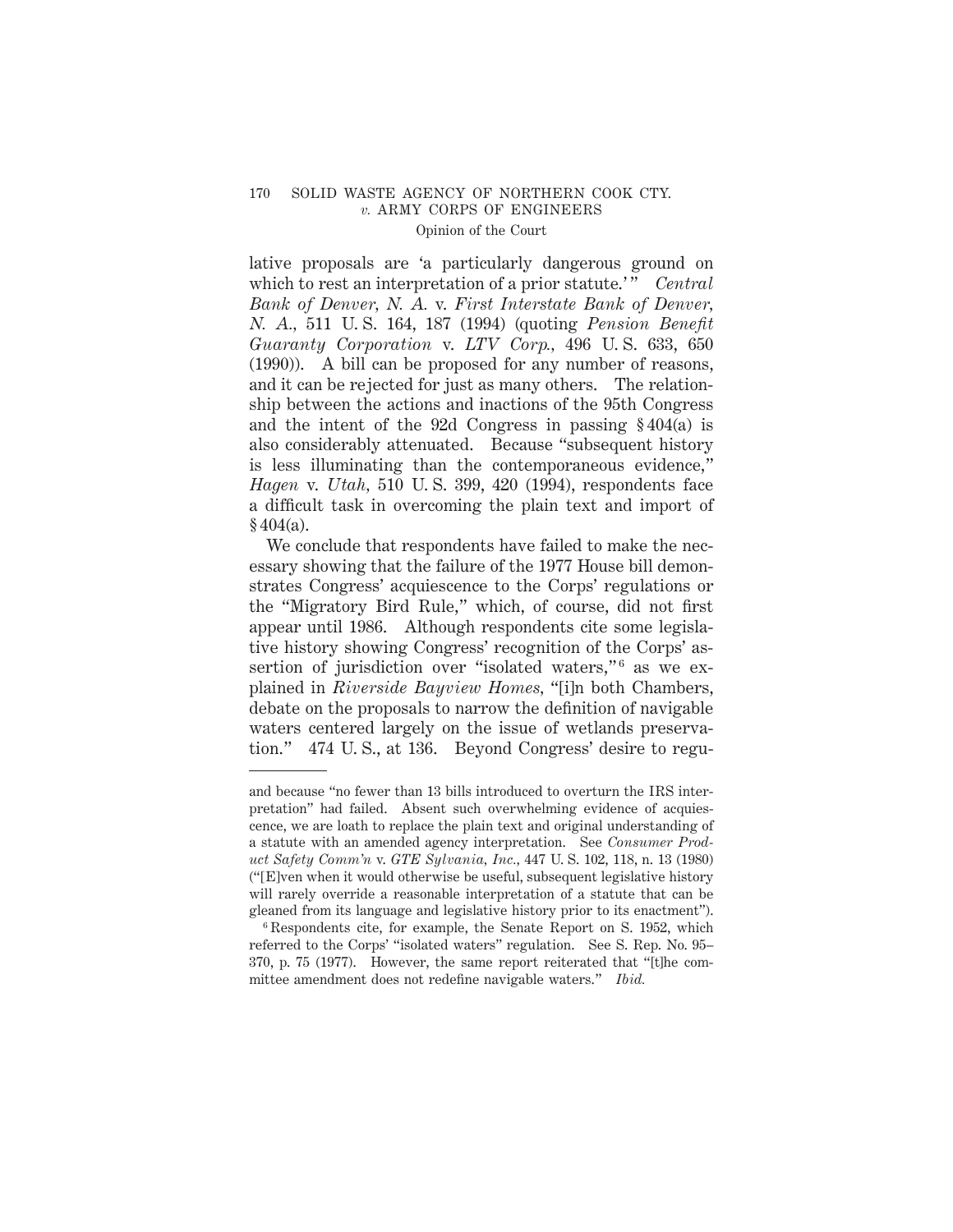#### Opinion of the Court

late wetlands adjacent to "navigable waters," respondents point us to no persuasive evidence that the House bill was proposed in response to the Corps' claim of jurisdiction over nonnavigable, isolated, intrastate waters or that its failure indicated congressional acquiescence to such jurisdiction.

Section 404(g) is equally unenlightening. In *Riverside Bayview Homes* we recognized that Congress intended the phrase "navigable waters" to include "at least some waters that would not be deemed 'navigable' under the classical understanding of that term." *Id.,* at 133. But § 404(g) gives no intimation of what those waters might be; it simply refers to them as "other... waters." Respondents conjecture that "other . . . waters" must incorporate the Corps' 1977 regulations, but it is also plausible, as petitioner contends, that Congress simply wanted to include all waters adjacent to "navigable waters," such as nonnavigable tributaries and streams. The exact meaning of  $\S 404(g)$  is not before us and we express no opinion on it, but for present purposes it is sufficient to say, as we did in *Riverside Bayview Homes,* that " $\frac{1}{2}$  404(g)(1) does not conclusively determine the construction to be placed on the use of the term 'waters' elsewhere in the Act (particularly in § 502(7), which contains the relevant definition of 'navigable waters') . . . ." *Id.,* at 138, n. 11.7

We thus decline respondents' invitation to take what they see as the next ineluctable step after *Riverside Bayview Homes:* holding that isolated ponds, some only seasonal, wholly located within two Illinois counties, fall under § 404(a)'s definition of "navigable waters" because they serve

<sup>7</sup> Respondents also make a passing reference to Congress' decision in 1977 to exempt certain types of discharges from § 404(a), including, for example, "discharge of dredged or fill material . . . for the purpose of construction or maintenance of farm or stock ponds or irrigation ditches, or the maintenance of drainage ditches." § 67, 91 Stat. 1600, 33 U. S. C. § 1344(f)(C). As § 404(a) only regulates dredged or fill material that is discharged "into navigable waters," Congress' decision to exempt certain types of these discharges does not affect, much less address, the definition of "navigable waters."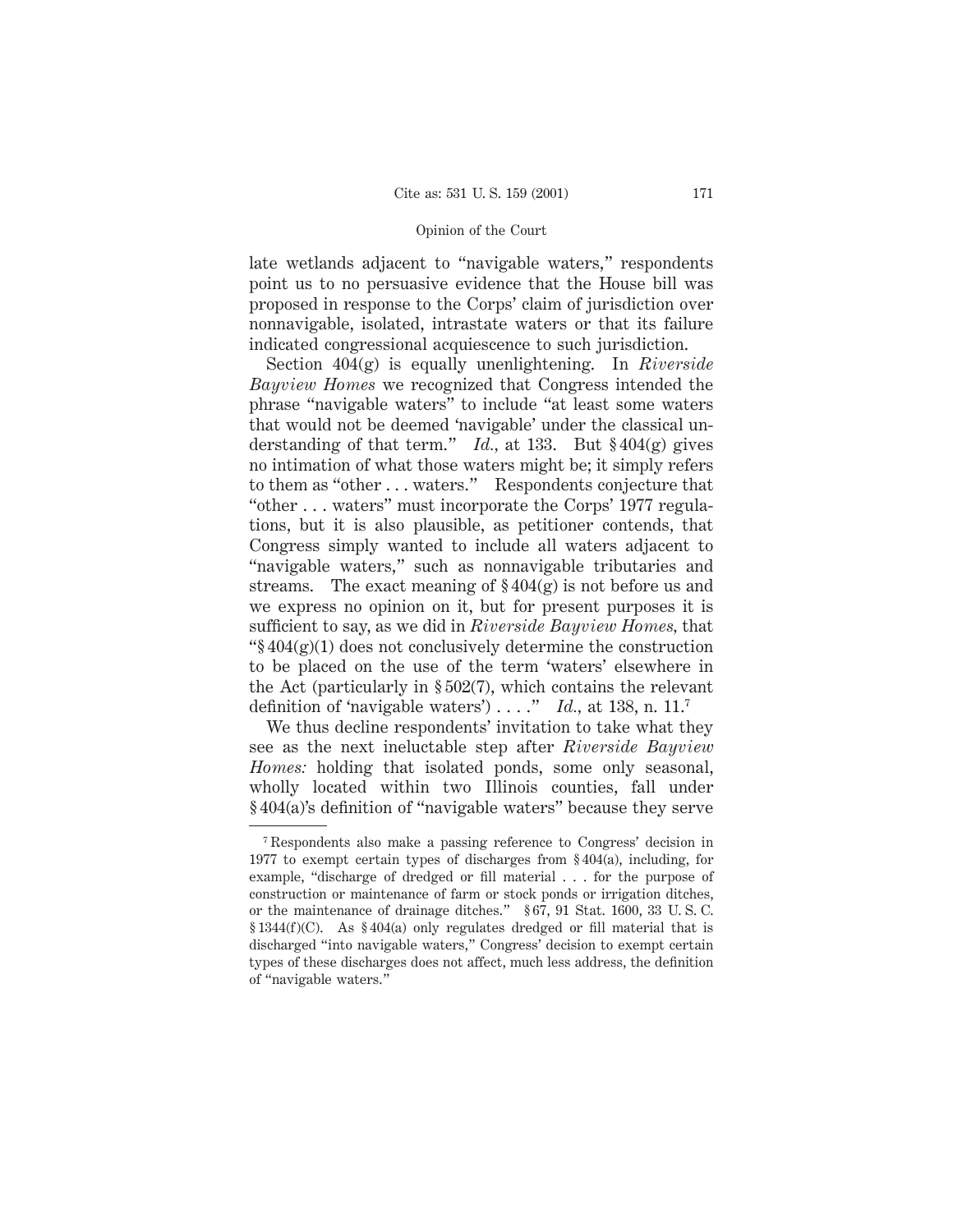#### 172 SOLID WASTE AGENCY OF NORTHERN COOK CTY. *v.* ARMY CORPS OF ENGINEERS Opinion of the Court

as habitat for migratory birds. As counsel for respondents conceded at oral argument, such a ruling would assume that "the use of the word navigable in the statute . . . does not have any independent significance." Tr. of Oral Arg. 28. We cannot agree that Congress' separate definitional use of the phrase "waters of the United States" constitutes a basis for reading the term "navigable waters" out of the statute. We said in *Riverside Bayview Homes* that the word "navigable" in the statute was of "limited import," 474 U. S., at 133, and went on to hold that § 404(a) extended to nonnavigable wetlands adjacent to open waters. But it is one thing to give a word limited effect and quite another to give it no effect whatever. The term "navigable" has at least the import of showing us what Congress had in mind as its authority for enacting the CWA: its traditional jurisdiction over waters that were or had been navigable in fact or which could reasonably be so made. See, *e. g., United States* v. *Appalachian Elec. Power Co.,* 311 U. S. 377, 407–408 (1940).

Respondents—relying upon all of the arguments addressed above—contend that, at the very least, it must be said that Congress did not address the precise question of § 404(a)'s scope with regard to nonnavigable, isolated, intrastate waters, and that, therefore, we should give deference to the "Migratory Bird Rule." See, *e. g., Chevron U. S. A. Inc.* v. *Natural Resources Defense Council, Inc.,* 467 U. S. 837 (1984). We find § 404(a) to be clear, but even were we to agree with respondents, we would not extend *Chevron* deference here.

Where an administrative interpretation of a statute invokes the outer limits of Congress' power, we expect a clear indication that Congress intended that result. See *Edward J. DeBartolo Corp.* v. *Florida Gulf Coast Building & Constr. Trades Council,* 485 U. S. 568, 575 (1988). This requirement stems from our prudential desire not to needlessly reach constitutional issues and our assumption that Congress does not casually authorize administrative agencies to interpret a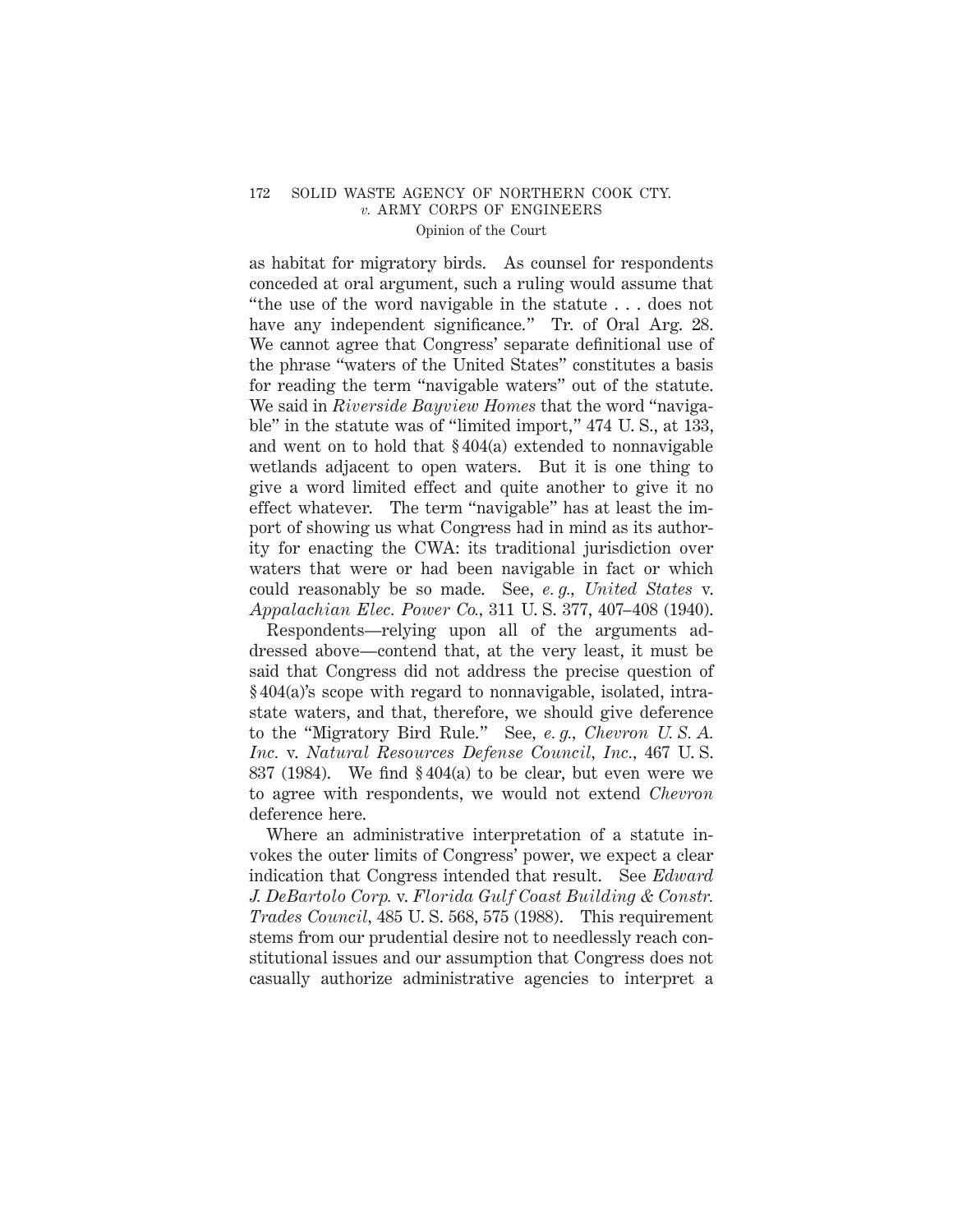#### Opinion of the Court

statute to push the limit of congressional authority. See *ibid.* This concern is heightened where the administrative interpretation alters the federal-state framework by permitting federal encroachment upon a traditional state power. See *United States* v. *Bass,* 404 U. S. 336, 349 (1971) ("[U]nless Congress conveys its purpose clearly, it will not be deemed to have significantly changed the federal-state balance"). Thus, "where an otherwise acceptable construction of a statute would raise serious constitutional problems, the Court will construe the statute to avoid such problems unless such construction is plainly contrary to the intent of Congress." *DeBartolo, supra,* at 575.

Twice in the past six years we have reaffirmed the proposition that the grant of authority to Congress under the Commerce Clause, though broad, is not unlimited. See *United States* v. *Morrison,* 529 U. S. 598 (2000); *United States* v. *Lopez,* 514 U. S. 549 (1995). Respondents argue that the "Migratory Bird Rule" falls within Congress' power to regulate intrastate activities that "substantially affect" interstate commerce. They note that the protection of migratory birds is a "national interest of very nearly the first magnitude," *Missouri* v. *Holland,* 252 U. S. 416, 435 (1920), and that, as the Court of Appeals found, millions of people spend over a billion dollars annually on recreational pursuits relating to migratory birds. These arguments raise significant constitutional questions. For example, we would have to evaluate the precise object or activity that, in the aggregate, substantially affects interstate commerce. This is not clear, for although the Corps has claimed jurisdiction over petitioner's land because it contains water areas used as habitat by migratory birds, respondents now, *post litem motam,* focus upon the fact that the regulated activity is petitioner's municipal landfill, which is "plainly of a commercial nature." Brief for Federal Respondents 43. But this is a far cry, indeed, from the "navigable waters" and "waters of the United States" to which the statute by its terms extends.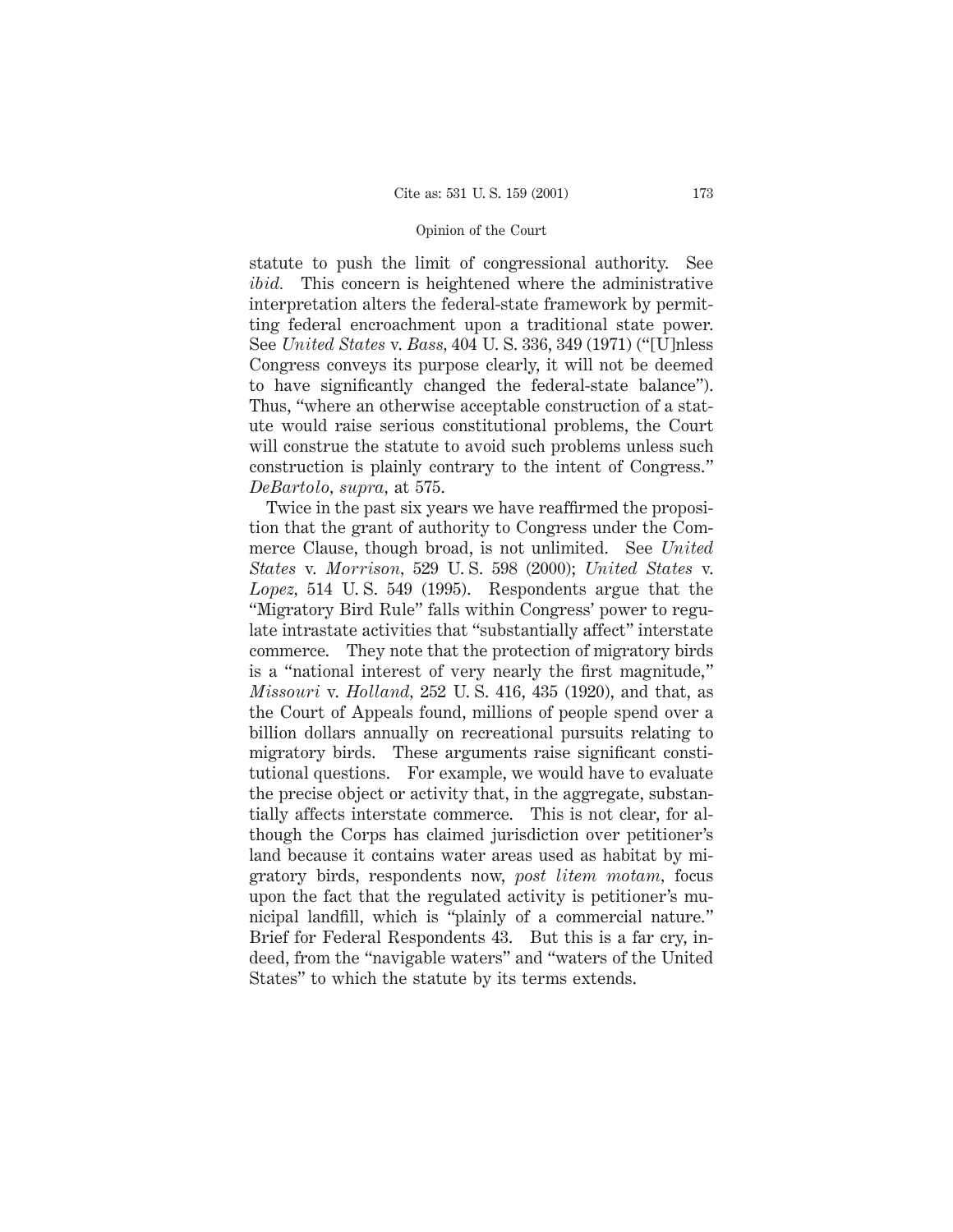These are significant constitutional questions raised by respondents' application of their regulations, and yet we find nothing approaching a clear statement from Congress that it intended § 404(a) to reach an abandoned sand and gravel pit such as we have here. Permitting respondents to claim federal jurisdiction over ponds and mudflats falling within the "Migratory Bird Rule" would result in a significant impingement of the States' traditional and primary power over land and water use. See, *e. g., Hess* v. *Port Authority Trans-Hudson Corporation,* 513 U. S. 30, 44 (1994) ("[R]egulation of land use [is] a function traditionally performed by local governments"). Rather than expressing a desire to readjust the federal-state balance in this manner, Congress chose to "recognize, preserve, and protect the primary responsibilities and rights of States . . . to plan the development and use . . . of land and water resources . . . ." 33 U. S. C. § 1251(b). We thus read the statute as written to avoid the significant constitutional and federalism questions raised by respondents' interpretation, and therefore reject the request for administrative deference.<sup>8</sup>

We hold that  $33$  CFR  $\S 328.3(a)(3)$  (1999), as clarified and applied to petitioner's balefill site pursuant to the "Migratory Bird Rule," 51 Fed. Reg. 41217 (1986), exceeds the authority granted to respondents under § 404(a) of the CWA. The judgment of the Court of Appeals for the Seventh Circuit is therefore

#### *Reversed.*

Justice Stevens, with whom Justice Souter, Justice GINSBURG, and JUSTICE BREYER join, dissenting.

In 1969, the Cuyahoga River in Cleveland, Ohio, coated with a slick of industrial waste, caught fire. Congress re-

<sup>8</sup> Because violations of the CWA carry criminal penalties, see 33 U. S. C. § 1319(c)(2), petitioner invokes the rule of lenity as another basis for rejecting the Corps' interpretation of the CWA. Brief for Petitioner 31–32. We need not address this alternative argument. See *United States* v. *Shabani,* 513 U. S. 10, 17 (1994).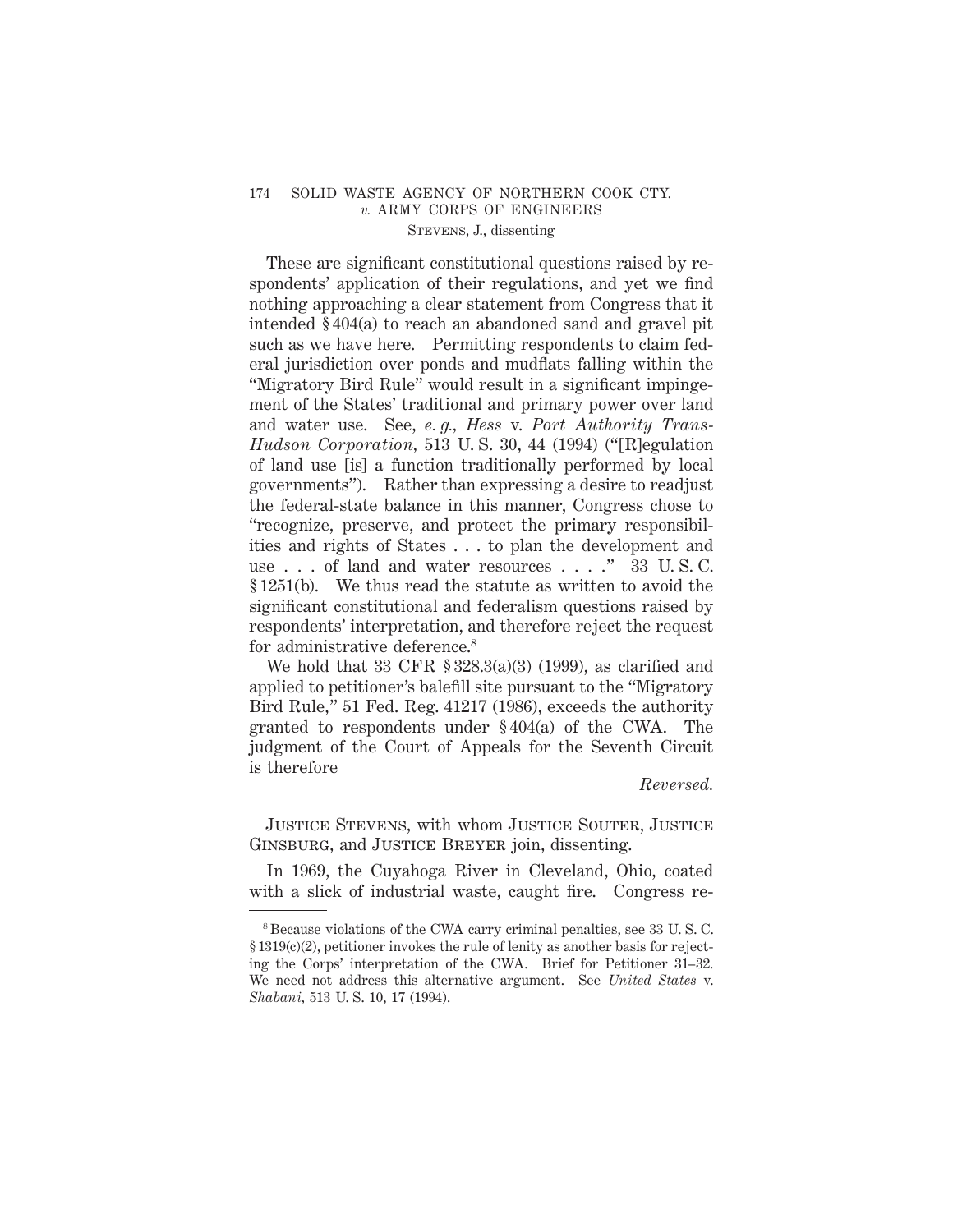sponded to that dramatic event, and to others like it, by enacting the Federal Water Pollution Control Act (FWPCA) Amendments of 1972, 86 Stat. 817, as amended, 33 U. S. C. § 1251 *et seq.,* commonly known as the Clean Water Act (Clean Water Act, CWA, or Act).<sup>1</sup> The Act proclaimed the ambitious goal of ending water pollution by 1985. § 1251(a). The Court's past interpretations of the CWA have been fully consistent with that goal. Although Congress' vision of zero pollution remains unfulfilled, its pursuit has unquestionably retarded the destruction of the aquatic environment. Our Nation's waters no longer burn. Today, however, the Court takes an unfortunate step that needlessly weakens our principal safeguard against toxic water.

It is fair to characterize the Clean Water Act as "watershed" legislation. The statute endorsed fundamental changes in both the purpose and the scope of federal regulation of the Nation's waters. In § 13 of the Rivers and Harbors Appropriation Act of 1899 (RHA), 30 Stat. 1152, as amended, 33 U. S. C. § 407, Congress had assigned to the Army Corps of Engineers (Corps) the mission of regulating discharges into certain waters in order to protect their use as highways for the transportation of interstate and foreign commerce; the scope of the Corps' jurisdiction under the RHA accordingly extended only to waters that were "navigable." In the CWA, however, Congress broadened the Corps' mission to include the purpose of protecting the quality of our Nation's waters for esthetic, health, recreational, and environmental uses. The scope of its jurisdiction was therefore redefined to encompass all of "the waters of the United States, including the territorial seas." § 1362(7). That definition requires neither actual nor potential navigability.

The Court has previously held that the Corps' broadened jurisdiction under the CWA properly included an 80-acre

<sup>1</sup> See R. Adler, J. Landman, & D. Cameron, The Clean Water Act: 20 Years Later 5–10 (1993).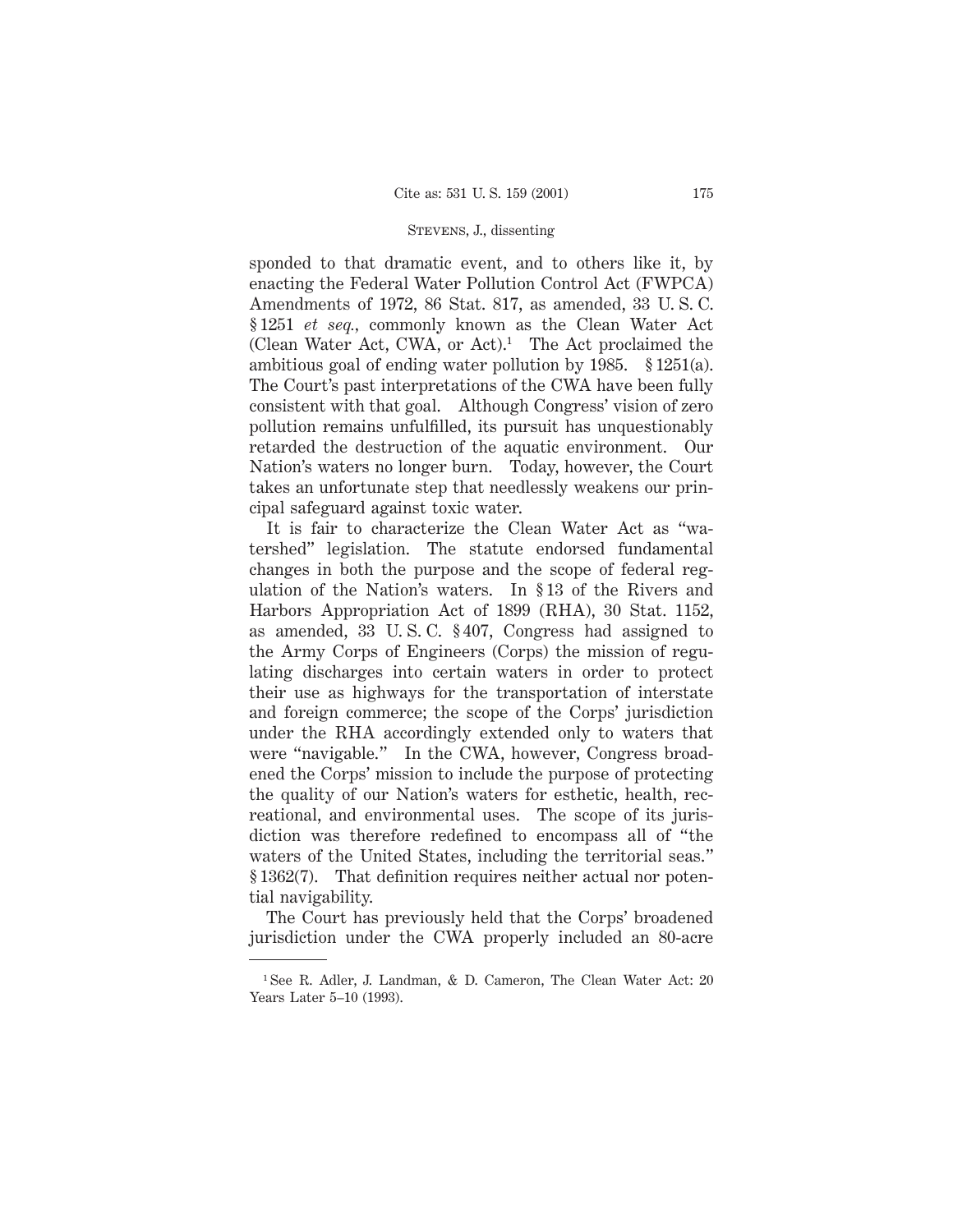parcel of low-lying marshy land that was not itself navigable, directly adjacent to navigable water, or even hydrologically connected to navigable water, but which was part of a larger area, characterized by poor drainage, that ultimately abutted a navigable creek. *United States* v. *Riverside Bayview Homes, Inc.,* 474 U.S. 121 (1985).<sup>2</sup> Our broad finding in *Riverside Bayview* that the 1977 Congress had acquiesced in the Corps' understanding of its jurisdiction applies equally to the 410-acre parcel at issue here. Moreover, once Congress crossed the legal watershed that separates navigable streams of commerce from marshes and inland lakes, there is no principled reason for limiting the statute's protection to those waters or wetlands that happen to lie near a navigable stream.

In its decision today, the Court draws a new jurisdictional line, one that invalidates the 1986 migratory bird regulation as well as the Corps' assertion of jurisdiction over all waters

<sup>2</sup> See also App. to Pet. for Cert. 25a, and Brief for United States 8, n. 7, in *Riverside Bayview,* O. T. 1984, No. 84–701. The District Court in *Riverside Bayview* found that there was no direct "hydrological" connection between the parcel at issue and any nearby navigable waters. App. to Pet. for Cert. in *Riverside Bayview* 25a. The wetlands characteristics of the parcel were due, not to a surface or groundwater connection to any actually navigable water, but to "poor drainage" resulting from "the Lamson soil that underlay the property." Brief for Respondent in *Riverside Bayview* 7. Nevertheless, this Court found occasional surface runoff from the property into nearby waters to constitute a meaningful connection. *Riverside Bayview,* 474 U. S., at 134; Brief for United States in *Riverside Bayview* 8, n. 7. Of course, the *ecological* connection between the wetlands and the nearby waters also played a central role in this Court's decision. *Riverside Bayview,* 474 U. S., at 134–135. Both types of connection are also present in many, and possibly most, "isolated" waters. Brief for Dr. Gene Likens et al. as *Amici Curiae* 6–22. Indeed, although the majority and petitioner both refer to the waters on petitioner's site as "isolated," *ante,* at 172; Brief for Petitioner 11, their role as habitat for migratory birds, birds that serve important functions in the ecosystems of other waters throughout North America, suggests that—ecologically speaking—the waters at issue in this case are anything but isolated.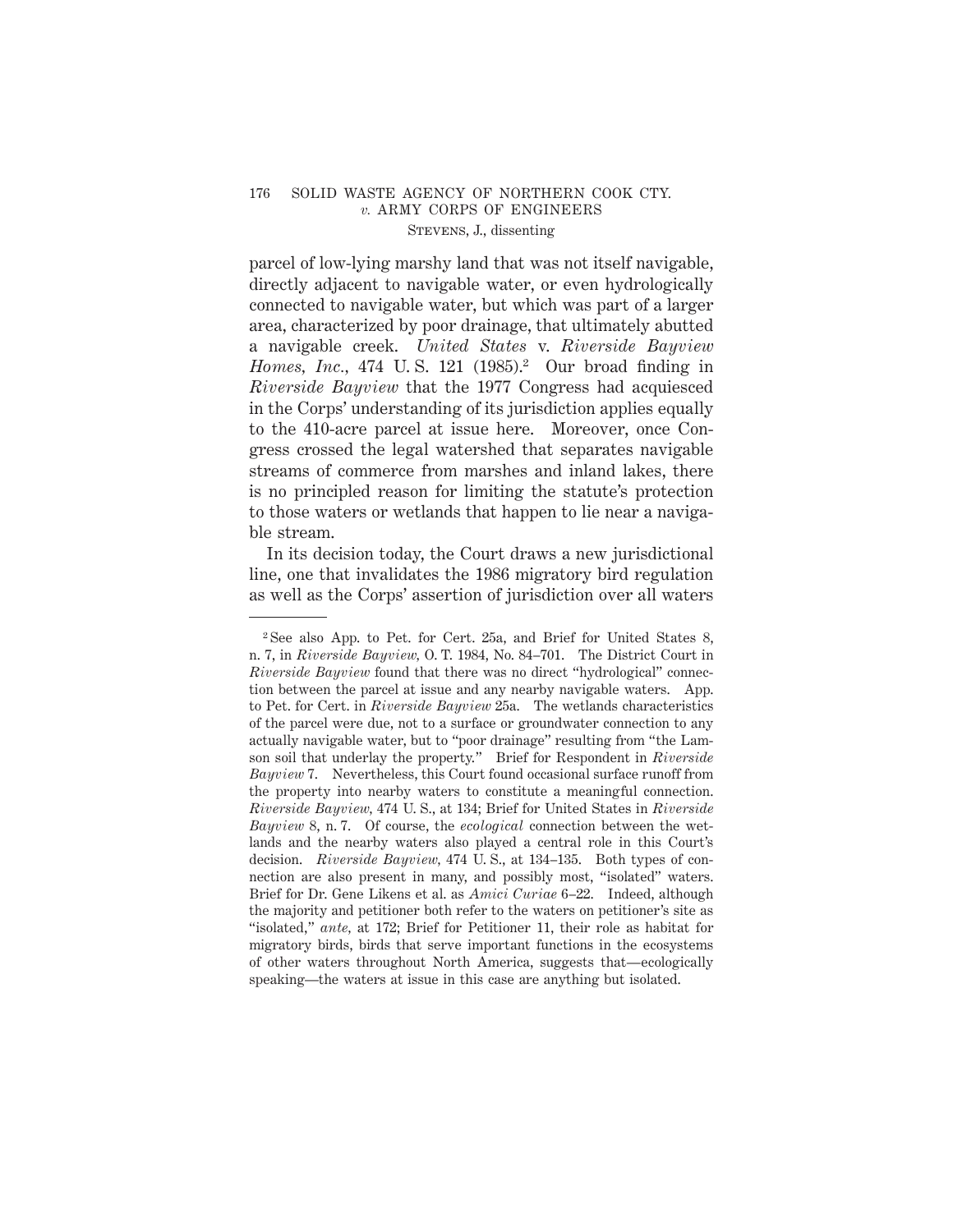except for actually navigable waters, their tributaries, and wetlands adjacent to each. Its holding rests on two equally untenable premises: (1) that when Congress passed the 1972 CWA, it did not intend "to exert anything more than its commerce power over navigation," *ante,* at 168, n. 3; and (2) that in 1972 Congress drew the boundary defining the Corps' jurisdiction at the odd line on which the Court today settles.

As I shall explain, the text of the 1972 amendments affords no support for the Court's holding, and amendments Congress adopted in 1977 do support the Corps' present interpretation of its mission as extending to so-called "isolated" waters. Indeed, simple common sense cuts against the particular definition of the Corps' jurisdiction favored by the majority.

I

The significance of the FWPCA Amendments of 1972 is illuminated by a reference to the history of federal water regulation, a history that the majority largely ignores. Federal regulation of the Nation's waters began in the 19th century with efforts targeted exclusively at "promot[ing] water transportation and commerce." Kalen, Commerce to Conservation: The Call for a National Water Policy and the Evolution of Federal Jurisdiction Over Wetlands, 69 N. D. L. Rev. 873, 877 (1993). This goal was pursued through the various Rivers and Harbors Acts, the most comprehensive of which was the RHA of 1899.<sup>3</sup> Section 13 of the 1899 RHA, commonly known as the Refuse Act, prohibited the discharge of "refuse" into any "navigable water" or its tributaries, as well as the deposit of "refuse" on the bank of a navigable water "whereby navigation shall or may be impeded or obstructed" without first obtaining a permit from the Secretary of the Army. 30 Stat. 1152.

<sup>3</sup> See also Rivers and Harbors Appropriations Act of 1896, 29 Stat. 234; River and Harbor Act of 1894, 28 Stat. 363; River and Harbor Appropriations Act of 1890, 26 Stat. 426; The River and Harbor Appropriations Act of 1886, 24 Stat. 329.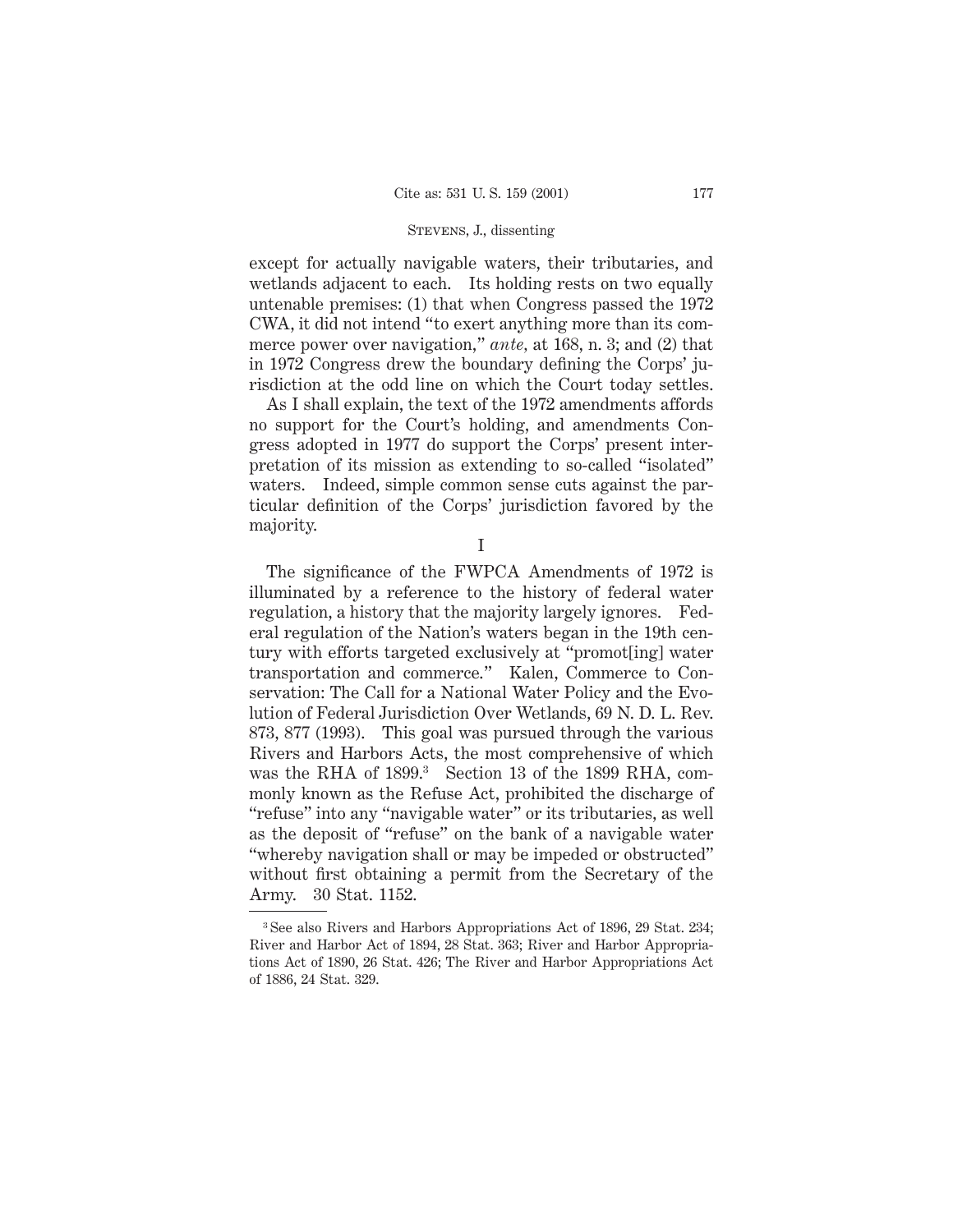During the middle of the 20th century, the goals of federal water regulation began to shift away from an exclusive focus on protecting navigability and toward a concern for preventing environmental degradation. Kalen, 69 N. D. L. Rev., at 877–879, and n. 30. This awakening of interest in the use of federal power to protect the aquatic environment was helped along by efforts to reinterpret § 13 of the RHA in order to apply its permit requirement to industrial discharges into navigable waters, even when such discharges did nothing to impede navigability. See, *e. g., United States* v. *Republic Steel Corp.,* 362 U. S. 482, 490–491 (1960) (noting that the term "refuse" in § 13 was broad enough to include industrial waste).4 Seeds of this nascent concern with pollution control can also be found in the FWPCA, which was first enacted in 1948 and then incrementally expanded in the following years.<sup>5</sup>

<sup>4</sup> In 1970, the House Committee on Government Operations followed the Court's lead and advocated the use of § 13 as a pollution control provision. H. R. Rep. No. 91–917, pp. 14–18 (1970). President Nixon responded by issuing Executive Order No. 11574, 35 Fed. Reg. 19627 (1970) (revoked by Exec. Order No. 12553, 51 Fed. Reg. 7237 (1986)), which created the Refuse Act Permit Program. Power, The Fox in the Chicken Coop: The Regulatory Program of the U. S. Army Corps of Engineers, 63 Va. L. Rev. 503, 512 (1977) (hereinafter Power). The program ended soon after it started, however, when a District Court, reading the language of § 13 literally, held the permit program invalid. *Ibid.;* see *Kalur* v. *Resor,* 335 F. Supp. 1, 9 (DC 1971).

<sup>&</sup>lt;sup>5</sup> The FWPCA of 1948 applied only to "interstate waters."  $$10(e)$ , 62 Stat. 1161. Subsequently, it was harmonized with the Rivers and Harbors Act such that—like the earlier statute—the FWPCA defined its jurisdiction with reference to "navigable waters." Pub. L. 89–753, § 211, 80 Stat. 1252. None of these early versions of the FWPCA could fairly be described as establishing a comprehensive approach to the problem, but they did contain within themselves several of the elements that would later be employed in the CWA. *Milwaukee* v. *Illinois,* 451 U. S. 304, 318, n. 10 (1981) (Rehnquist, J.) (Congress intended to do something "quite different" in the 1972 Act); 2 W. Rodgers, Environmental Law: Air and Water § 4.1, pp. 10–11 (1986) (describing the early versions of the FWPCA).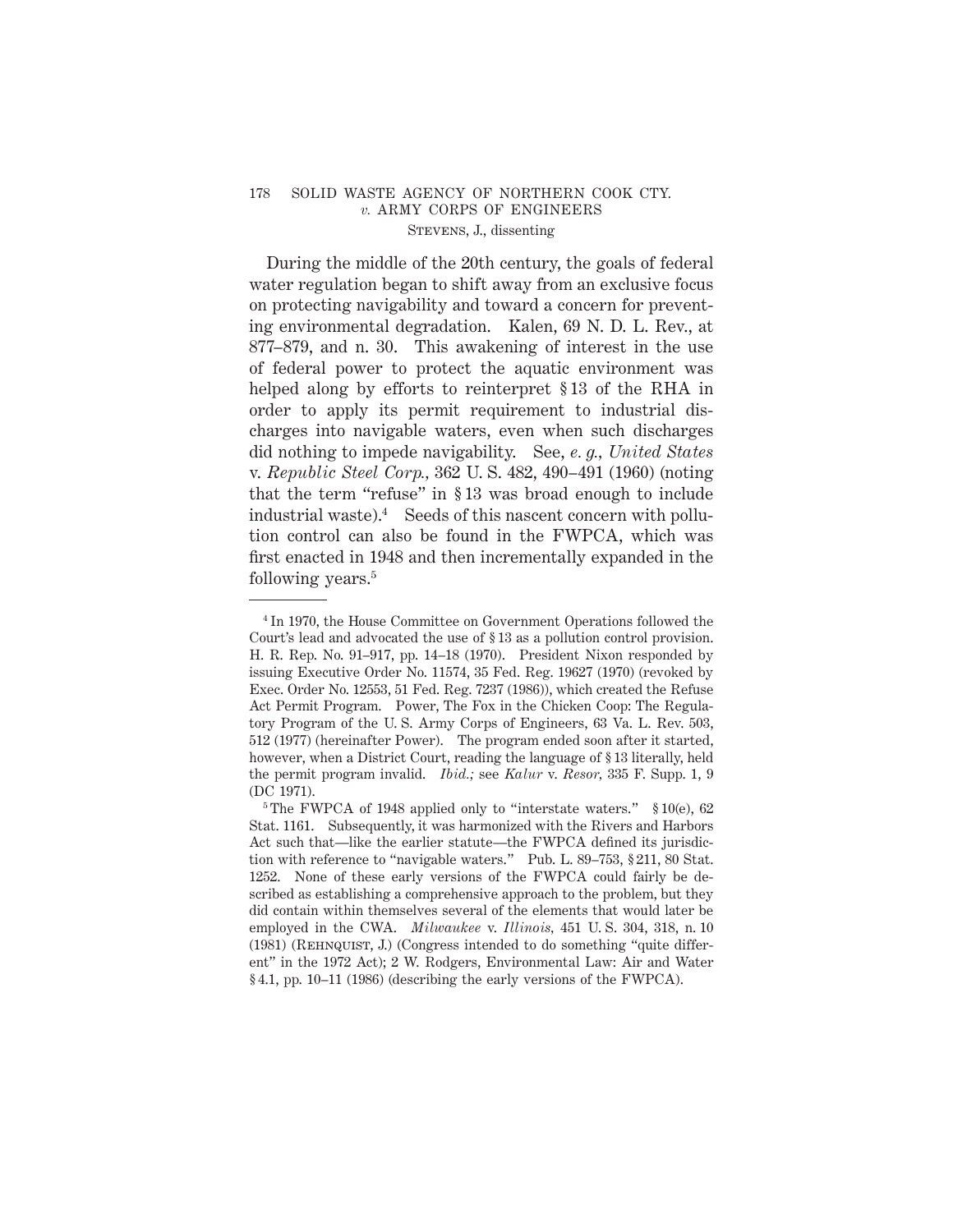The shift in the focus of federal water regulation from protecting navigability toward environmental protection reached a dramatic climax in 1972, with the passage of the CWA. The Act, which was passed as an amendment to the existing FWPCA, was universally described by its supporters as the first truly comprehensive federal water pollution legislation. The "major purpose" of the CWA was "to establish a *comprehensive* long-range policy for the elimination of water pollution." S. Rep. No. 92–414, p. 95 (1971), 2 Legislative History of the Water Pollution Control Act Amendments of 1972 (Committee Print compiled for the Senate Committee on Public Works by the Library of Congress), Ser. No. 93–1, p. 1511 (1971) (hereinafter Leg. Hist.) (emphasis added). And "[n]o Congressman's remarks on the legislation were complete without reference to [its] 'comprehensive' nature . . . ." *Milwaukee* v. *Illinois,* 451 U. S. 304, 318 (1981) (Rehnquist, J.). A House sponsor described the bill as "the most comprehensive and far-reaching water pollution bill we have ever drafted," 1 Leg. Hist. 369 (Rep. Mizell), and Senator Randolph, Chairman of the Committee on Public Works, stated: "It is perhaps the most comprehensive legislation that the Congress of the United States has ever developed in this particular field of the environment." 2 *id.,* at 1269. This Court was therefore undoubtedly correct when it described the 1972 amendments as establishing "a comprehensive program for controlling and abating water pollution." *Train* v. *City of New York,* 420 U. S. 35, 37 (1975).

Section 404 of the CWA resembles § 13 of the RHA, but, unlike the earlier statute, the primary purpose of which is the maintenance of navigability, § 404 was principally intended as a pollution control measure. A comparison of the contents of the RHA and the 1972 Act vividly illustrates the fundamental difference between the purposes of the two provisions. The earlier statute contains pages of detailed appropriations for improvements in specific navigation facilities, 30 Stat. 1121–1149, for studies concerning the feasibility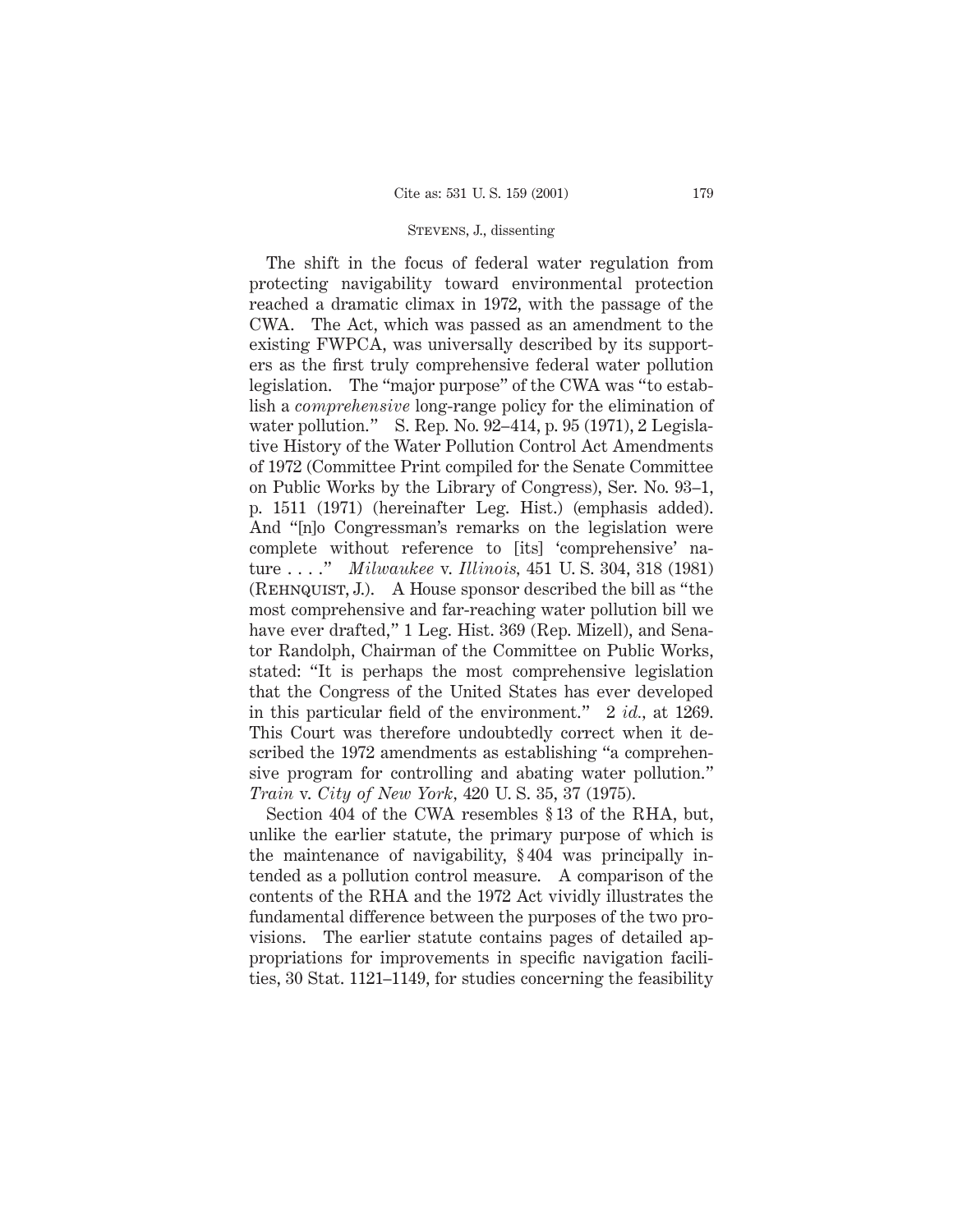of a canal across the Isthmus of Panama, *id.,* at 1150, and for surveys of the advisability of harbor improvements at numerous other locations, *id.*, at 1155–1161. Tellingly, §13, which broadly prohibits the discharge of refuse into navigable waters, contains an exception for refuse "flowing from streets and sewers . . . in a liquid state." *Id.,* at 1152.

The 1972 Act, in contrast, appropriated large sums of money for research and related programs for water pollution control, 86 Stat. 816–833, and for the construction of water treatment works, *id.,* at 833–844. Strikingly absent from its declaration of "goals and policy" is *any* reference to avoiding or removing obstructions to navigation. Instead, the principal objective of the Act, as stated by Congress in § 101, was "to restore and maintain the chemical, physical, and biological integrity of the Nation's waters." 33 U. S. C. § 1251. Congress therefore directed federal agencies in § 102 to "develop comprehensive programs for preventing, reducing, or eliminating the pollution of the navigable waters and ground waters and improving the sanitary condition of surface and underground waters." 33 U. S. C. § 1252. The CWA commands federal agencies to give "due regard," not to the interest of unobstructed navigation, but rather to "improvements which are necessary to conserve such waters for the protection and propagation of fish and aquatic life and wildlife [and] recreational purposes." *Ibid.*

Because of the statute's ambitious and comprehensive goals, it was, of course, necessary to expand its jurisdictional scope. Thus, although Congress opted to carry over the traditional jurisdictional term "navigable waters" from the RHA and prior versions of the FWPCA, it broadened the *definition* of that term to encompass all "waters of the United States."  $$1362(7).$ <sup>6</sup> Indeed, the 1972 conferees arrived at the final formulation by specifically deleting the

<sup>6</sup> The definition of "navigable water" in earlier versions of the FWPCA had made express reference to navigability. § 211, 80 Stat. 1253.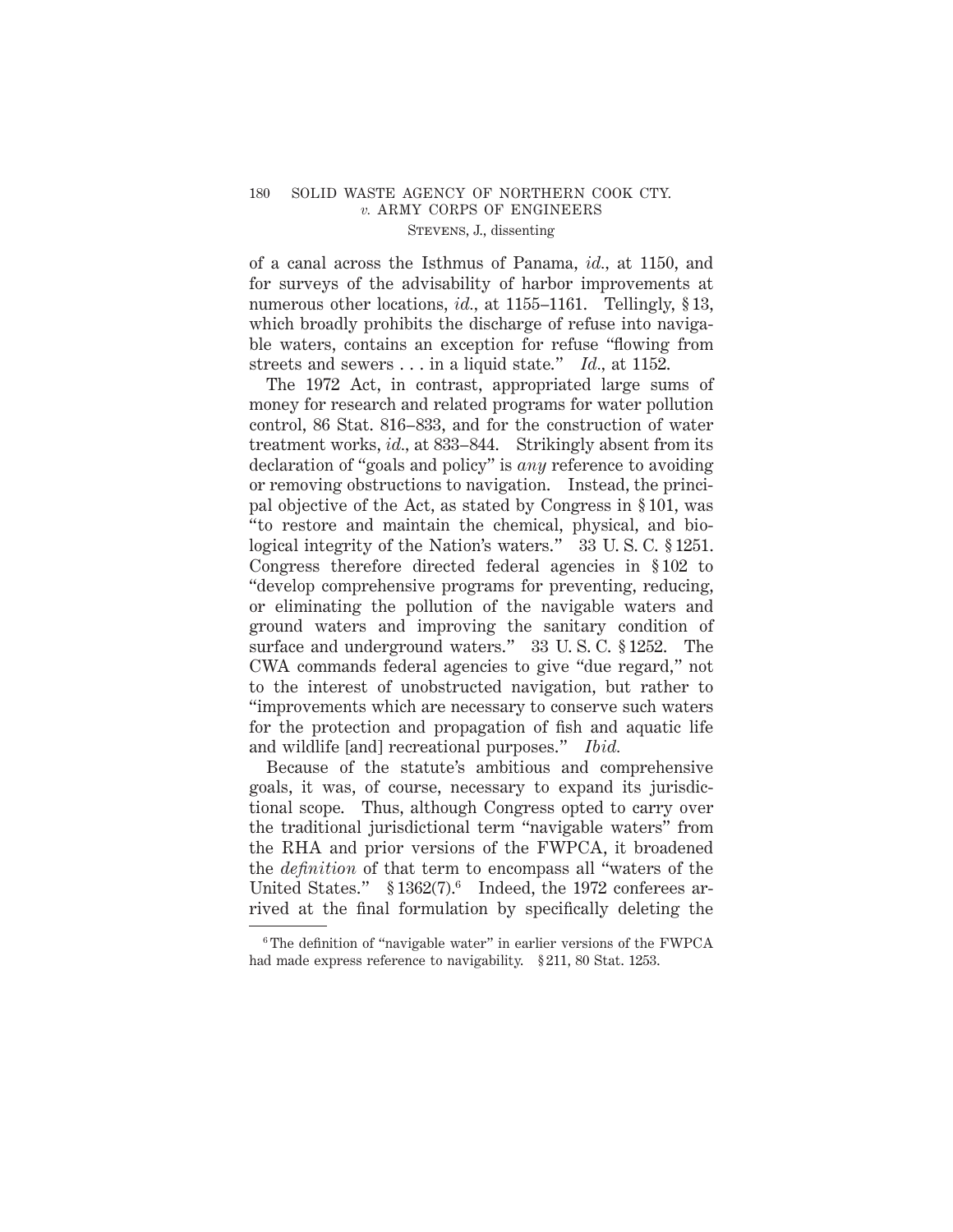word "navigable" from the definition that had originally appeared in the House version of the Act.7 The majority today undoes that deletion.

The Conference Report explained that the definition in § 502(7) was intended to "be given the broadest possible constitutional interpretation." S. Conf. Rep. No. 92–1236, p. 144 (1972), reprinted in 1 Leg. Hist. 327. The Court dismisses this clear assertion of legislative intent with the back of its hand. *Ante,* at 168, n. 3. The statement, it claims, "signifies that Congress intended to exert [nothing] more than its commerce power over navigation." *Ibid.*

The majority's reading drains all meaning from the conference amendment. By 1972, Congress' Commerce Clause power over "navigation" had long since been established. *The Daniel Ball,* 10 Wall. 557 (1871); *Gilman* v. *Philadelphia,* 3 Wall. 713 (1866); *Gibbons* v. *Ogden,* 9 Wheat. 1 (1824). Why should Congress intend that its assertion of federal jurisdiction be given the "broadest possible constitutional interpretation" if it did not intend to reach beyond the very heartland of its commerce power? The activities regulated by the CWA have nothing to do with Congress' "commerce power over navigation." Indeed, the goals of the 1972 statute have nothing to do with *navigation* at all.

As we recognized in *Riverside Bayview,* the interests served by the statute embrace the protection of " 'significant natural biological functions, including food chain production, general habitat, and nesting, spawning, rearing and resting sites'" for various species of aquatic wildlife. 474 U.S., at 134–135. For wetlands and "isolated" inland lakes, that in-

<sup>&</sup>lt;sup>7</sup>The version adopted by the House of Representatives defined "navigable waters" as "the navigable waters of the United States, including the territorial seas." H. R. 11896, 92d Cong., 2d Sess., § 502(8) (1971), reprinted in 1 Leg. Hist. 1069. The CWA ultimately defined "navigable waters" simply as "the waters of the United States, including the territorial seas." 33 U. S. C. § 1362(7).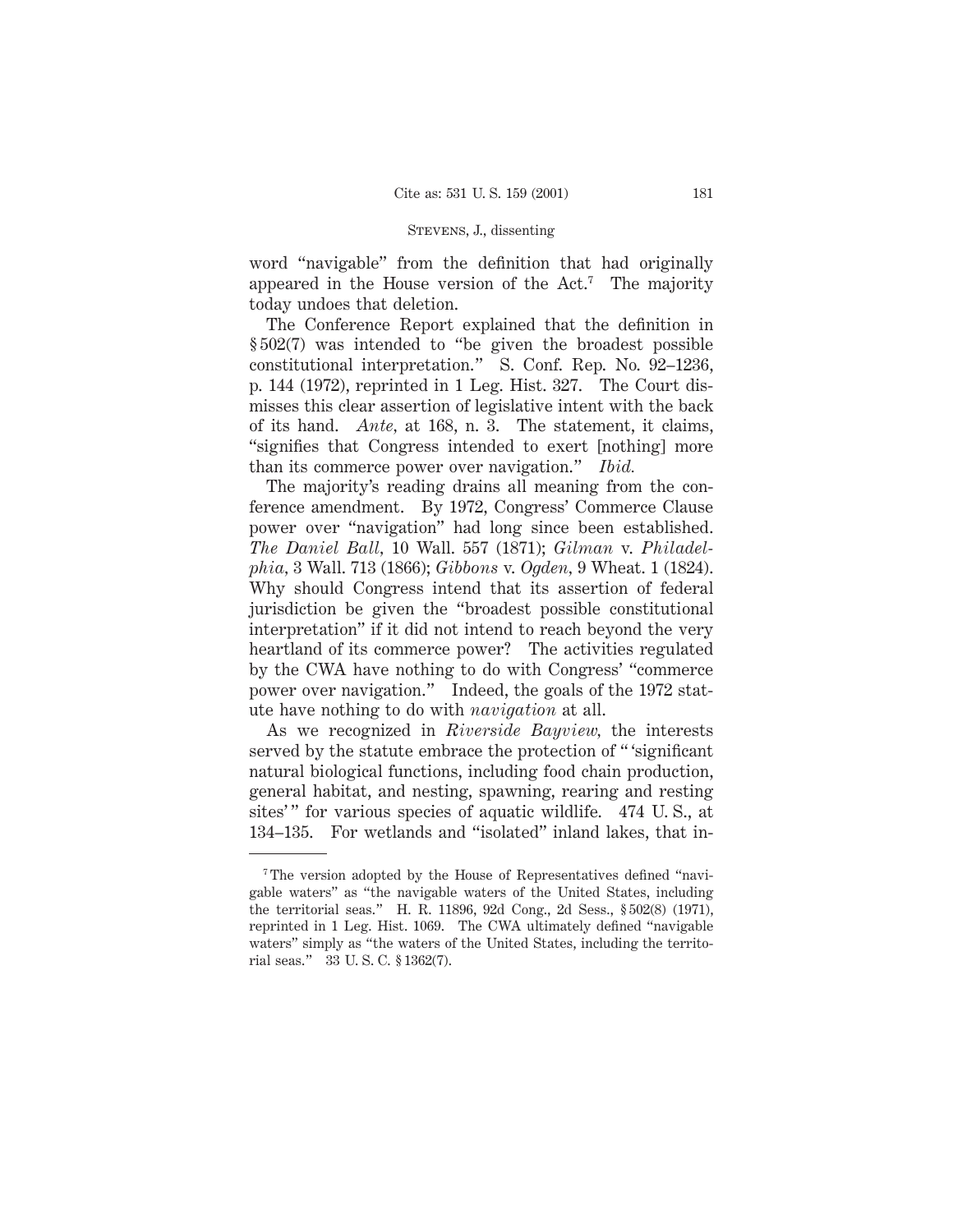terest is equally powerful, regardless of the proximity of the swamp or the water to a navigable stream. Nothing in the text, the stated purposes, or the legislative history of the CWA supports the conclusion that in 1972 Congress contemplated—much less commanded—the odd jurisdictional line that the Court has drawn today.

The majority accuses respondents of reading the term "navigable" out of the statute. *Ante,* at 172. But that was accomplished by Congress when it deleted the word from the § 502(7) definition. After all, it is the *definition* that is the appropriate focus of our attention. *Babbitt* v. *Sweet Home Chapter, Communities for Great Ore.,* 515 U. S. 687, 697–698, n. 10 (1995) (refusing to be guided by the common-law definition of the term "take" when construing that term within the Endangered Species Act of 1973 and looking instead to the meaning of the terms contained in the definition of "take" supplied by the statute). Moreover, a proper understanding of the history of federal water pollution regulation makes clear that—even on respondents' broad reading—the presence of the word "navigable" in the statute is not inexplicable. The term was initially used in the various Rivers and Harbors Acts because (1) at the time those statutes were first enacted, Congress' power over the Nation's waters was viewed as extending only to "water bodies that were deemed 'navigable' and therefore suitable for moving goods to or from markets," Power 513; and (2) those statutes had the primary purpose of protecting navigation. Congress' choice to employ the term "navigable waters" in the 1972 Clean Water Act simply continued nearly a century of usage. Viewed in light of the history of federal water regulation, the broad § 502(7) definition, and Congress' unambiguous instructions in the Conference Report, it is clear that the term "navigable waters" operates in the statute as a shorthand for "waters over which federal authority may properly be asserted."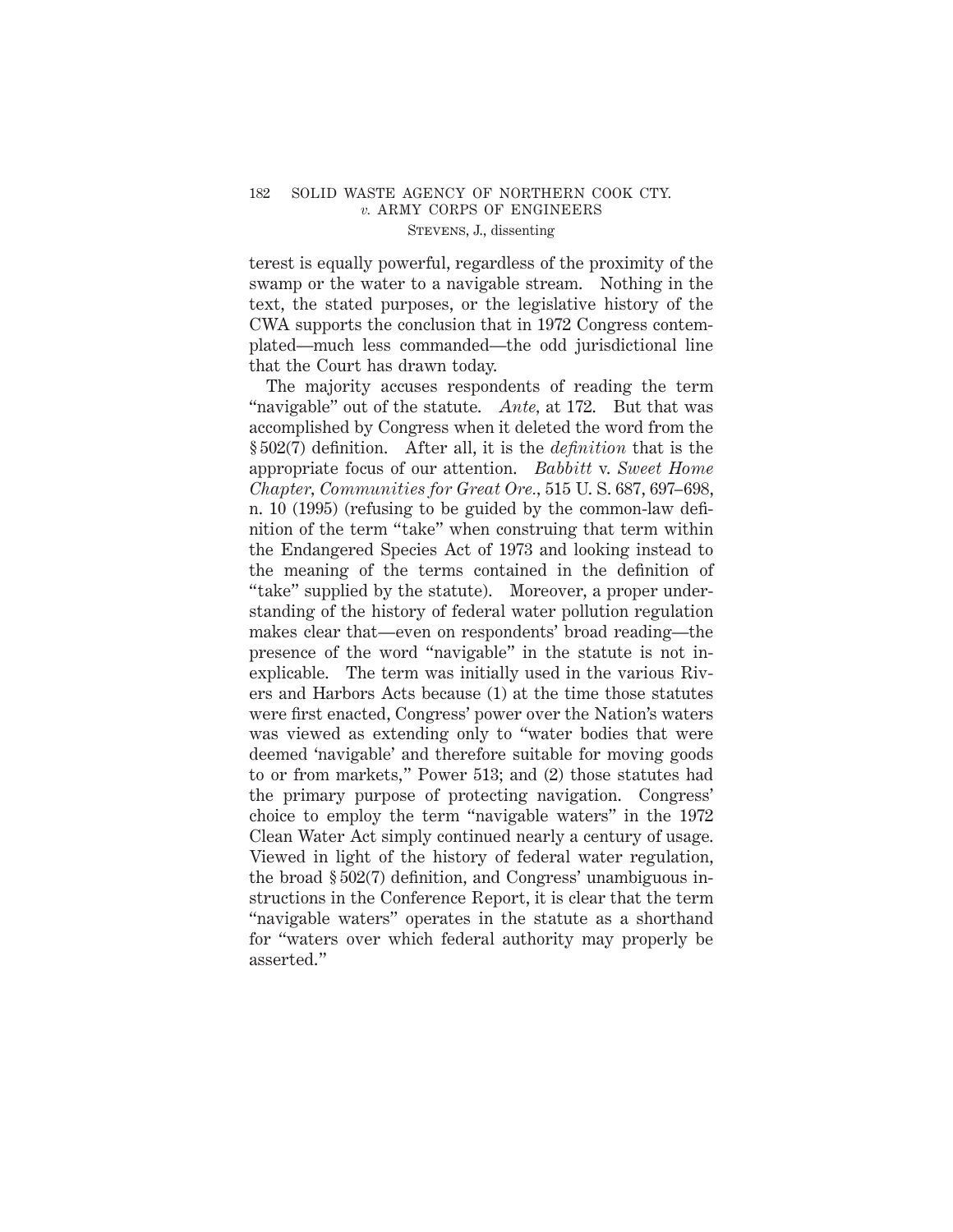#### II

As the majority correctly notes, *ante,* at 168, when the Corps first promulgated regulations pursuant to § 404 of the 1972 Act, it construed its authority as being essentially the same as it had been under the 1899 RHA.<sup>8</sup> The reaction to those regulations in the federal courts, $9$  in the Environmental Protection Agency (EPA),<sup>10</sup> and in Congress<sup>11</sup> convinced

<sup>&</sup>lt;sup>8</sup>The Corps later acknowledged that the 1974 regulations "limited the Section 404 permit program to the same waters that were being regulated under the River and Harbor Act of 1899." 42 Fed. Reg. 37123 (1977). Although refusing to defer to the Corps' *present* interpretation of the statute, *ante,* at 172, the majority strangely attributes some significance to the Corps' *initial* reluctance to read the 1972 Act as expanding its jurisdiction, *ante,* at 168 ("Respondents put forward no persuasive evidence that the Corps mistook Congress' intent in 1974"). But, stranger still, by construing the statute as extending to nonnavigable tributaries and adjacent wetlands, the majority reads the statute more broadly than the 1974 regulations that it seems willing to accept as a correct construction of the Corps' jurisdiction. As I make clear in the text, there is abundant evidence that the Corps was wrong in 1974 and that the Court is wrong today.

<sup>9</sup> See, *e. g., Natural Resources Defense Council* v. *Callaway,* 392 F. Supp. 685, 686 (DC 1975); *United States* v. *Holland,* 373 F. Supp. 665 (MD Fla. 1974).

<sup>10</sup> In a 1974 letter to the head of the Corps, the EPA Administrator expressed his disagreement with the Corps' parsimonious view of its own jurisdiction under the CWA. Section 404 of the Federal Water Pollution Control Act Amendments of 1972: Hearings before the Senate Committee on Public Works, 94th Cong., 2d Sess., 349 (1976) (letter dated June 19, 1974, from Russell E. Train, Administrator of EPA, to Lt. Gen. W. C. Gribble, Jr., Chief of Corps of Engineers). The EPA is the agency that generally administers the CWA, except as otherwise provided. 33 U. S. C. § 1251(d); see also 43 Op. Atty. Gen. 197 (1979) ("Congress intended to confer upon the administrator of the [EPA] the final administrative authority" to determine the reach of the term "navigable waters").

<sup>&</sup>lt;sup>11</sup> The House Committee on Government Operations noted the disagreement between the EPA and the Corps over the meaning of "navigable waters" and ultimately expressed its agreement with the EPA's broader reading of the statute. H. R. Rep. No. 93–1396, pp. 23–27 (1974).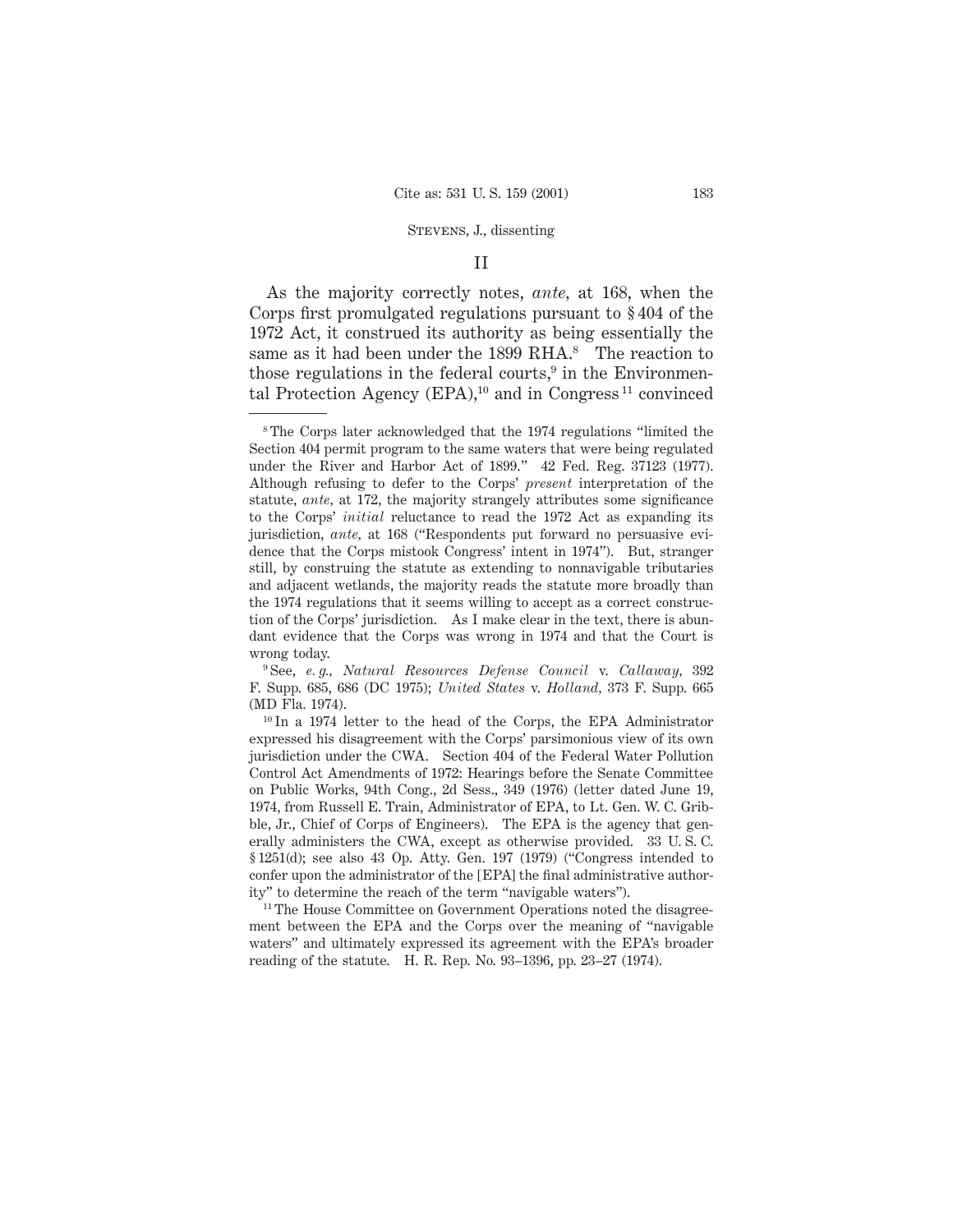the Corps that the statute required it "to protect water quality to the full extent of the [C]ommerce [C]lause" and to extend federal regulation over discharges "to many areas that have never before been subject to Federal permits or to this form of water quality protection." 40 Fed. Reg. 31320 (1975).

In 1975, the Corps therefore adopted the interim regulations that we upheld in *Riverside Bayview.* As we noted in that case, the new regulations understood "the waters of the United States" to include, not only navigable waters and their tributaries, but also "nonnavigable intrastate waters whose use or misuse could affect interstate commerce." 474 U. S., at 123. The 1975 regulations provided that the new program would become effective in three phases: phase 1, which became effective immediately, encompassed the navigable waters covered by the 1974 regulation and the RHA; phase 2, effective after July 1, 1976, extended Corps jurisdiction to nonnavigable tributaries, freshwater wetlands adjacent to primary navigable waters, and lakes; and phase 3, effective after July 1, 1977, extended Corps jurisdiction to all other waters covered under the statute, including any waters not covered by phases 1 and 2 (such as "intermittent rivers, streams, tributaries, and perched wetlands that are not contiguous or adjacent to navigable waters") that "the District Engineer determines necessitate regulation for the protection of water quality." 40 Fed. Reg. 31325–31326 (1975). The final version of these regulations, adopted in 1977, made clear that the covered waters included "isolated lakes and wetlands, intermittent streams, prairie potholes, and other waters that are not part of a tributary system to interstate waters or to navigable waters of the United States, the degradation or destruction of which could affect interstate commerce." <sup>12</sup>

<sup>12</sup> 42 Fed. Reg. 37127 (1977), as amended, 33 CFR § 328.3(a)(3) (1977). The so-called "migratory bird" rule, upon which the Corps based its assertion of jurisdiction in this case, is merely a specific application of the more general jurisdictional definition first adopted in the 1975 and 1977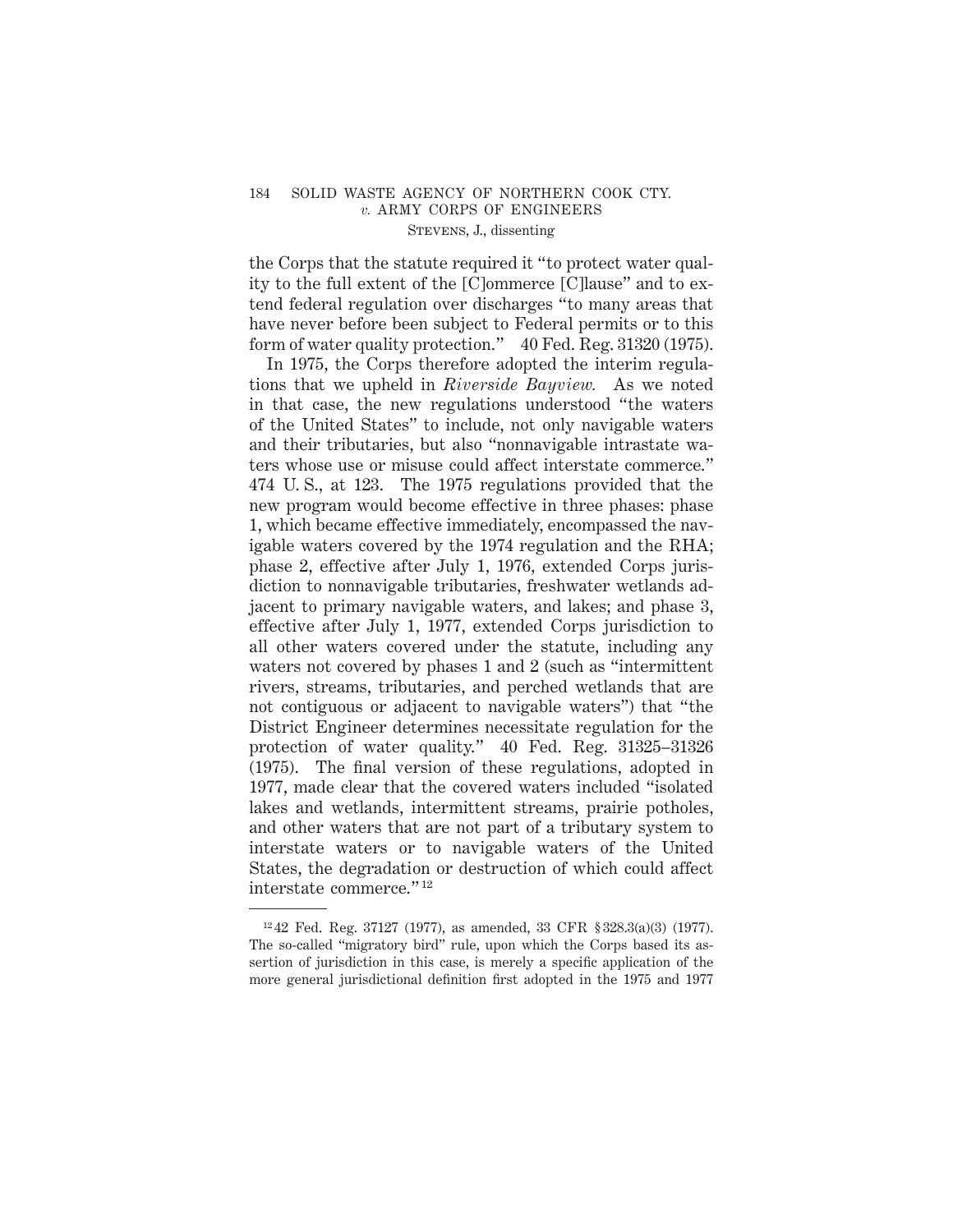The Corps' broadened reading of its jurisdiction provoked opposition among some Members of Congress. As a result, in 1977, Congress considered a proposal that would have limited the Corps' jurisdiction under § 404 to waters that are used, or by reasonable improvement could be used, as a means to transport interstate or foreign commerce and their adjacent wetlands. H. R. 3199, 95th Cong., 1st Sess., § 16(f) (1977). A bill embodying that proposal passed the House but was defeated in the Senate. The debates demonstrate that Congress was fully aware of the Corps' understanding of the scope of its jurisdiction under the 1972 Act. We summarized these debates in our opinion in *Riverside Bayview:*

"In both Chambers, debate on the proposals to narrow the definition of navigable waters centered largely on the issue of wetlands preservation. See [123 Cong. Rec.], at 10426–10432 (House debate); *id.,* at 26710–26729 (Senate debate). Proponents of a more limited § 404 jurisdiction contended that the Corps' assertion of jurisdiction over wetlands and other nonnavigable 'waters' had far exceeded what Congress had intended in enacting § 404. Opponents of the proposed changes argued that a narrower definition of 'navigable waters' for purposes of § 404 would exclude vast stretches of crucial wetlands from the Corps' jurisdiction, with detrimental effects on wetlands ecosystems, water quality, and the aquatic environment generally. The debate, particularly in the Senate, was lengthy. In the House, the debate ended with the adoption of a narrowed definition of

rules. The "rule," which operates as a rule of thumb for identifying the waters that fall within the Corps' jurisdiction over phase 3 waters, first appeared in the preamble to a 1986 repromulgation of the Corps' definition of "navigable waters." 51 Fed. Reg. 41217 (1986). As the Corps stated in the preamble, this repromulgation was not intended to alter its jurisdiction in any way. *Ibid.* Instead, the Corps indicated, the migratory bird rule was enacted simply to "clarif[y]" the scope of existing jurisdictional regulations. *Ibid.*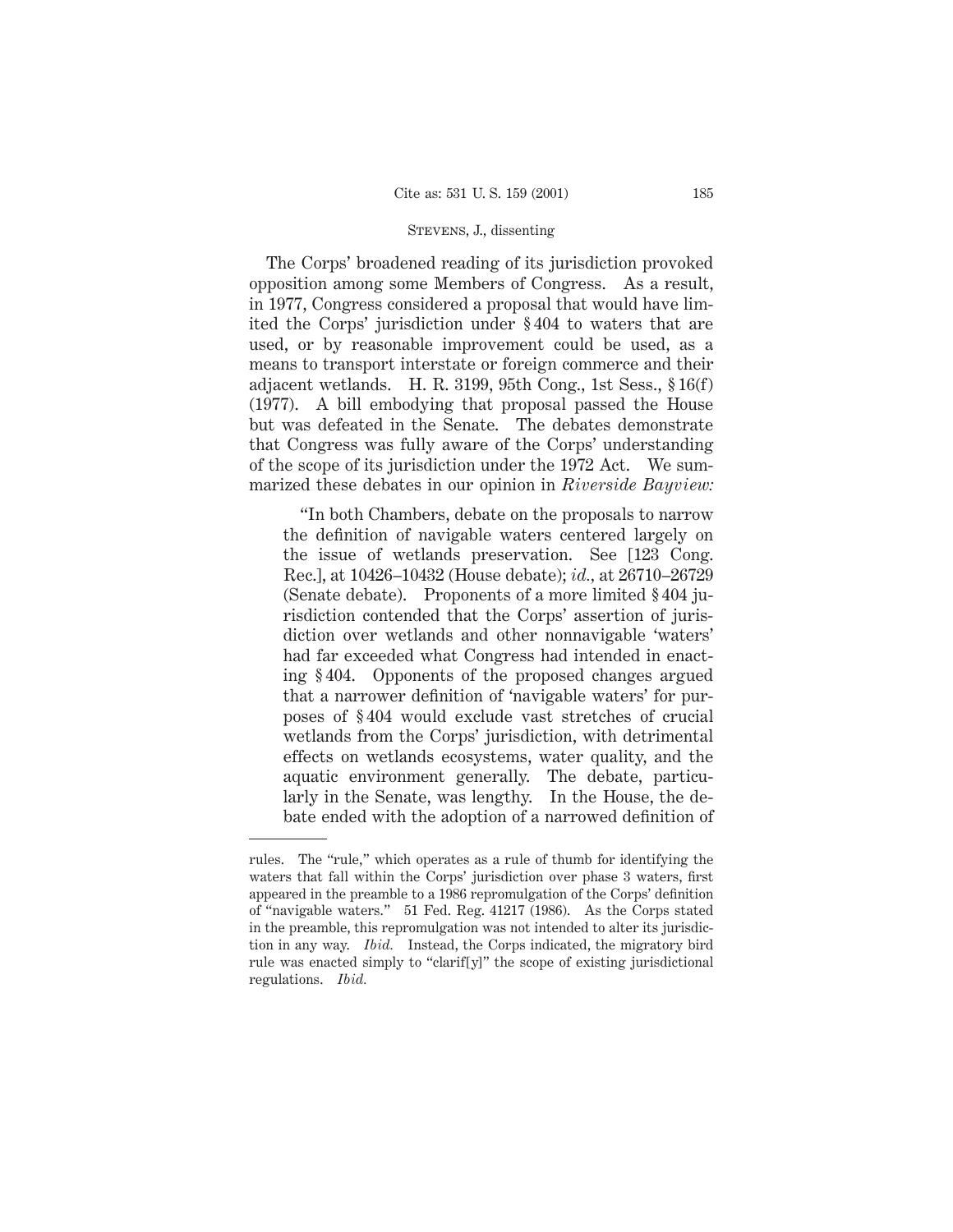'waters'; but in the Senate the limiting amendment was defeated and the old definition retained. The Conference Committee adopted the Senate's approach: efforts to narrow the definition of 'waters' were abandoned; the legislation as ultimately passed, in the words of Senator Baker, 'retain[ed] the comprehensive jurisdiction over the Nation's waters exercised in the 1972 Federal Water Pollution Control Act.'" 474 U.S., at 136-137.

The net result of that extensive debate was a congressional endorsement of the position that the Corps maintains today. We explained in *Riverside Bayview:*

"[T]he scope of the Corps' asserted jurisdiction over wetlands was specifically brought to Congress' attention, and Congress rejected measures designed to curb the Corps' jurisdiction in large part because of its concern that protection of wetlands would be unduly hampered by a narrowed definition of 'navigable waters.' Although we are chary of attributing significance to Congress' failure to act, a refusal by Congress to overrule an agency's construction of legislation is at least some evidence of the reasonableness of that construction, particularly where the administrative construction has been brought to Congress' attention through legislation specifically designed to supplant it." *Id.,* at 137.

Even if the majority were correct that Congress did not extend the Corps' jurisdiction in the 1972 CWA to reach beyond navigable waters and their nonnavigable tributaries, Congress' rejection of the House's efforts in 1977 to cut back on the Corps' 1975 assertion of jurisdiction clearly indicates congressional acquiescence in that assertion. Indeed, our broad determination in *Riverside Bayview* that the 1977 Congress acquiesced in the very regulations at issue in this case should foreclose petitioner's present urgings to the contrary. The majority's refusal in today's decision to acknowledge the scope of our prior decision is troubling*.* Compare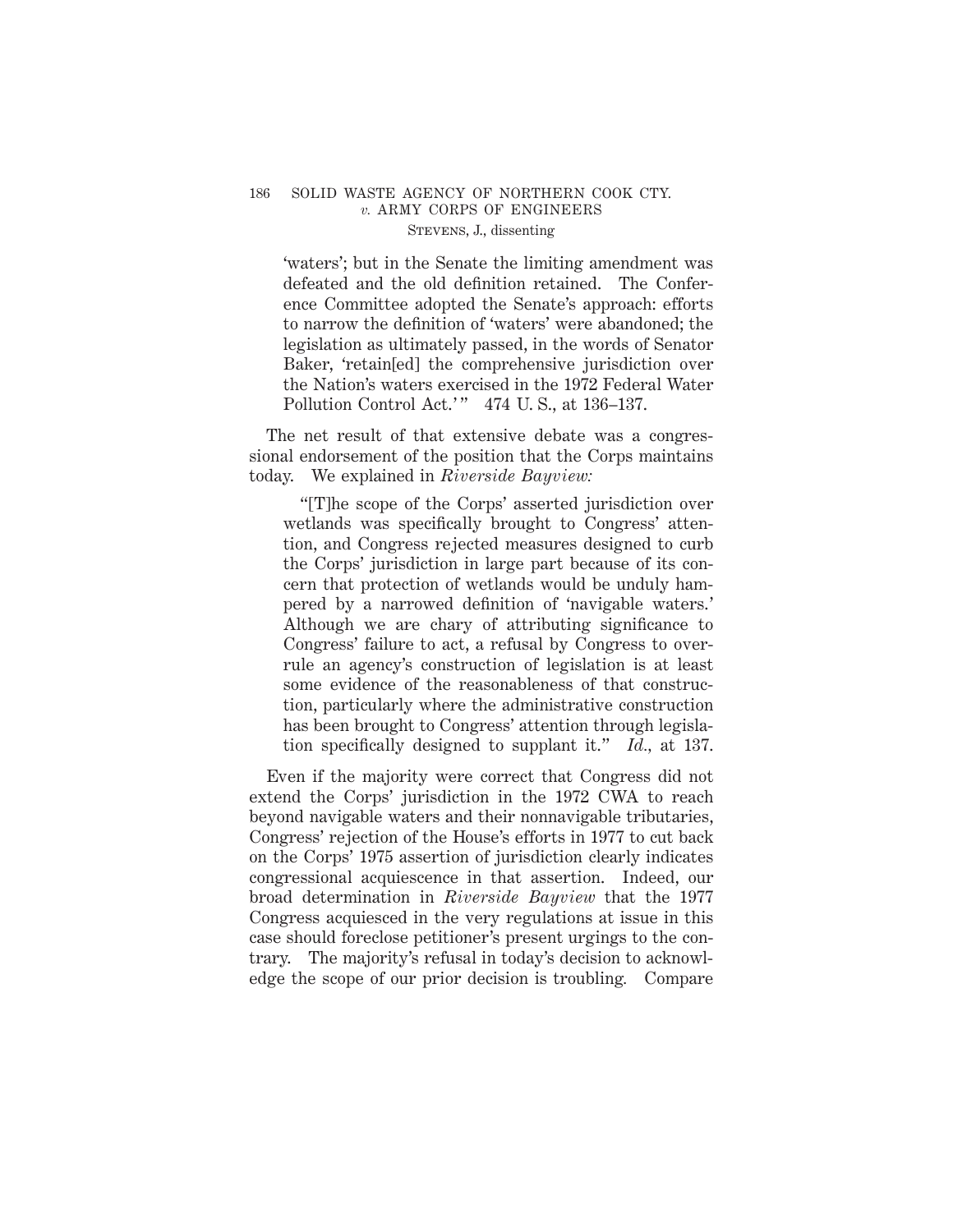*id.,* at 136 ("Congress acquiesced in the [1975] administrative construction [of the Corps' jurisdiction]"), with *ante,* at 170 ("We conclude that respondents have failed to make the necessary showing that the failure of the 1977 House bill demonstrates Congress' acquiescence to the Corps' regulations . . .").13 Having already concluded that Congress acquiesced in the Corps' regulatory definition of its jurisdiction, the Court is wrong to reverse course today. See *Dickerson* v. *United States,* 530 U.S. 428, 443 (2000) (REHNQUIST, C. J.) (" '[T]he doctrine [of *stare decisis*] carries such persuasive force that we have always required a departure from precedent to be supported by some "special justification"'".

More important than the 1977 bill that did not become law are the provisions that actually were included in the 1977 revisions. Instead of agreeing with those who sought to withdraw the Corps' jurisdiction over "isolated" waters,

<sup>&</sup>lt;sup>13</sup> The majority appears to believe that its position is consistent with *Riverside Bayview* because of that case's reservation of the question whether the Corps' jurisdiction extends to "certain wetlands not necessarily adjacent to other waters," 474 U. S., at 124, n. 2. But it is clear from the context that the question reserved by *Riverside Bayview* did not concern "isolated" *waters,* such as those at issue in this case, but rather "isolated" *wetlands.* See *id.,* at 131–132, n. 8 ("We are not called upon to address the question of the authority of the Corps to regulate discharges of fill material into wetlands that are not adjacent to bodies of open water  $\dots$ "). Unlike the open waters present on petitioner's site, wetlands are *lands* "that are inundated or saturated by surface or ground water at a frequency and duration sufficient to support, and that under normal circumstances do support, a prevalence of vegetation typically adapted for life in saturated soil conditions. Wetlands generally include swamps, marshes, bogs, and similar areas." 33 CFR § 328.3(b) (2000). If, as I believe, actually navigable waters lie at the very heart of Congress' commerce power and "isolated," nonnavigable waters lie closer to (but well within) the margin, "isolated wetlands," which are themselves only marginally "waters," are the most marginal category of "waters of the United States" potentially covered by the statute. It was the question of the extension of federal jurisdiction to *that* category of "waters" that the *Riverside Bayview* Court reserved. That question is not presented in this case.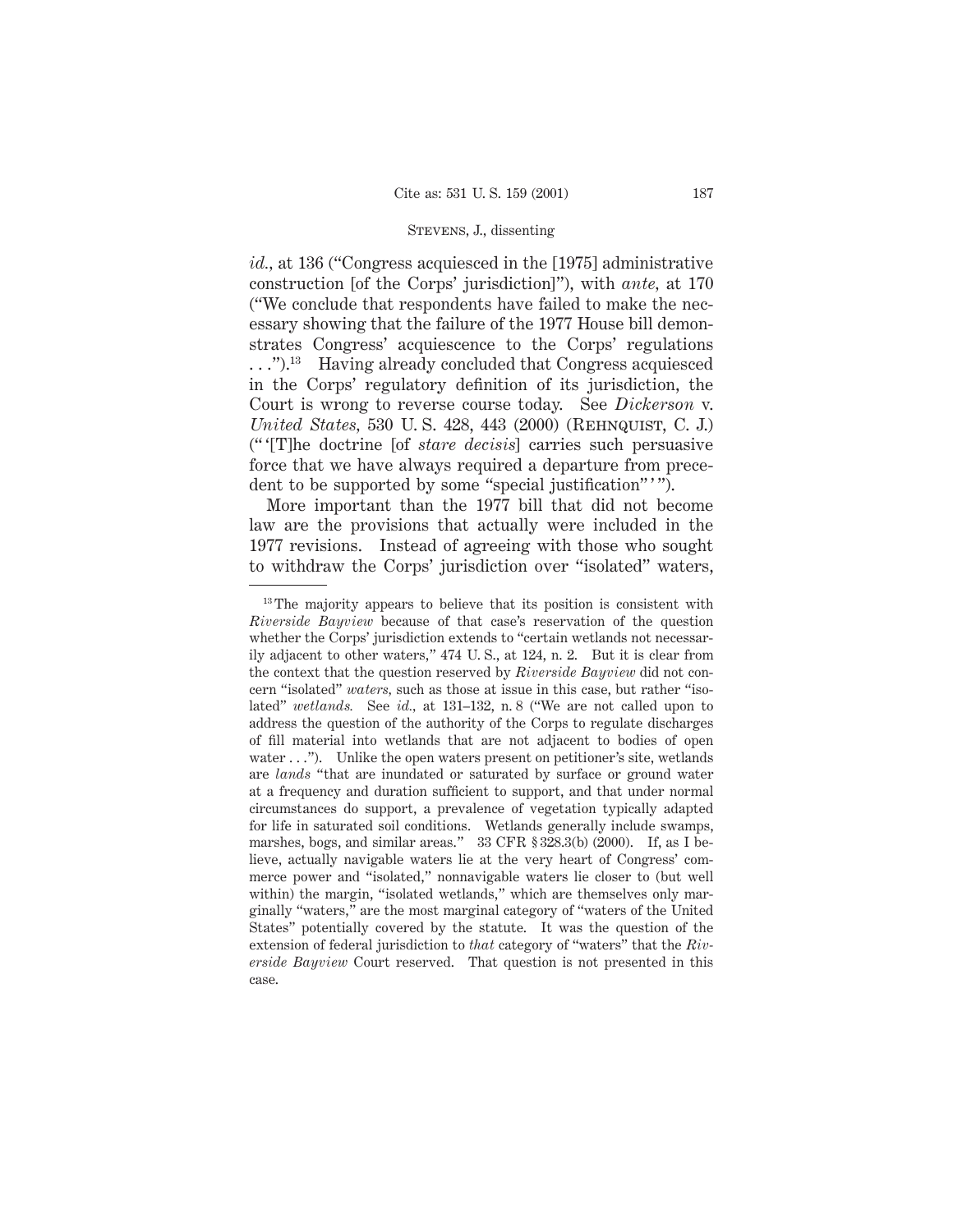Congress opted to exempt several classes of such waters from federal control. § 67, 91 Stat. 1601, 33 U. S. C. § 1344(f). For example, the 1977 amendments expressly exclude from the Corps' regulatory power the discharge of fill material "for the purpose of construction or maintenance of farm or stock ponds or irrigation ditches, or the maintenance of drainage ditches," and "for the purpose of construction of temporary sedimentation basins on a construction site which does not include placement of fill material into the navigable waters." *Ibid.* The specific exemption of these waters from the Corps' jurisdiction indicates that the 1977 Congress recognized that similarly "isolated" waters *not* covered by the exceptions would fall within the statute's outer limits.

In addition to the enumerated exceptions, the 1977 amendments included a new section,  $\S 404(g)$ , which authorized the States to administer their own permit programs over certain nonnavigable waters. Section  $404(g)(1)$  provides, in relevant part:

"The Governor of any State desiring to administer its own individual and general permit program for the discharge of dredged or fill material into the navigable waters (other than those waters which are presently used, or are susceptible to use in their natural condition or by reasonable improvement as a means to transport interstate or foreign commerce ..., including wetlands adjacent thereto) within its jurisdiction may submit to the Administrator a full and complete description of the program it proposes to establish and administer under State law or under an interstate compact." 33 U. S. C.  $$1344(g)(1).$ 

Section  $404(g)(1)$ 's reference to navigable waters "other than those waters which are presently used, or are susceptible to use," for transporting commerce and their adjacent wetlands appears to suggest that Congress viewed (and accepted) the Act's regulations as covering more than naviga-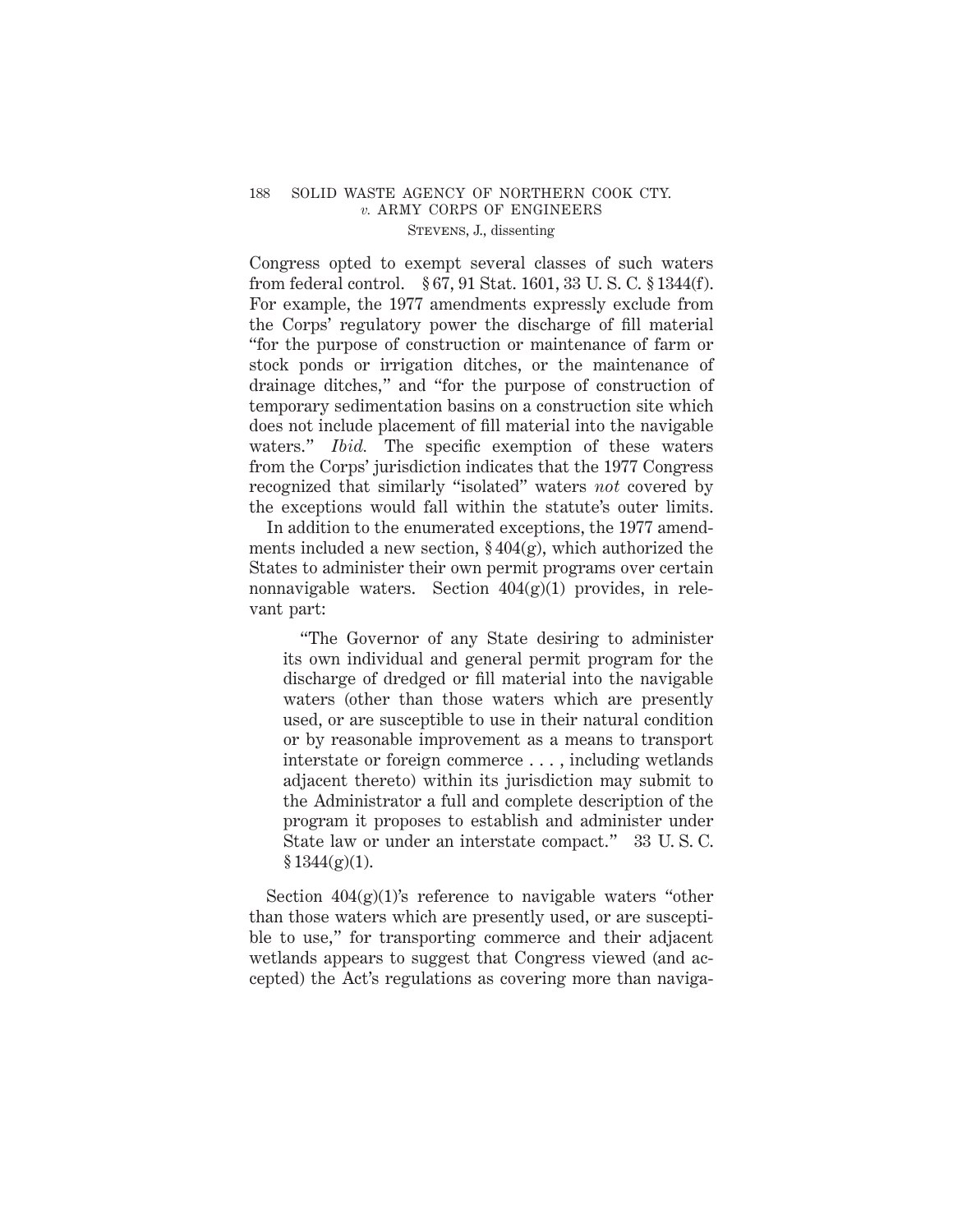ble waters in the traditional sense. The majority correctly points out that  $\frac{2404(g)(1)}{g}$  is itself ambiguous because it does not indicate precisely how far Congress considered federal jurisdiction to extend. *Ante,* at 171. But the Court ignores the provision's legislative history, which makes clear that Congress understood  $\frac{6}{404(g)(1)}$ —and therefore federal jurisdiction—to extend, not only to navigable waters and nonnavigable tributaries, but also to "isolated" waters, such as those at issue in this case.

The Conference Report discussing the 1977 amendments, for example, states that  $\S 404(g)$  "establish[es] a process to allow the Governor of any State to administer an individual and general permit program for the discharge of dredged or fill material into *phase 2 and 3 waters* after the approval of a program by the Administrator." H. R. Conf. Rep. No. 95– 830, p. 101 (1977), reprinted in 3 Legislative History of the Clean Water Act of 1977 (Committee Print compiled for the Committee on Environment and Public Works by the Library of Congress), Ser. No. 95–14, p. 285 (emphasis added) (hereinafter Leg. Hist. of CWA). Similarly, a Senate Report discussing the 1977 amendments explains that, under § 404(g), "the [C]orps will *continue* to administer the section 404 permit program in all navigable waters for a discharge of dredge or fill material until the approval of a State program *for phase 2 and 3 waters.*" S. Rep. No. 95–370, p. 75 (1977), reprinted in 4 Leg. Hist. of CWA 708 (emphases added).

Of course, as I have already discussed, "phase 1" waters are navigable waters and their contiguous wetlands, "phase 2" waters are the "primary tributaries" of navigable waters and their adjacent wetlands, and "phase 3" waters are all other waters covered by the statute, and can include such "isolated" waters as "intermittent rivers, streams, tributaries, and perched wetlands that are not contiguous or adjacent to navigable waters." The legislative history of the 1977 amendments therefore plainly establishes that,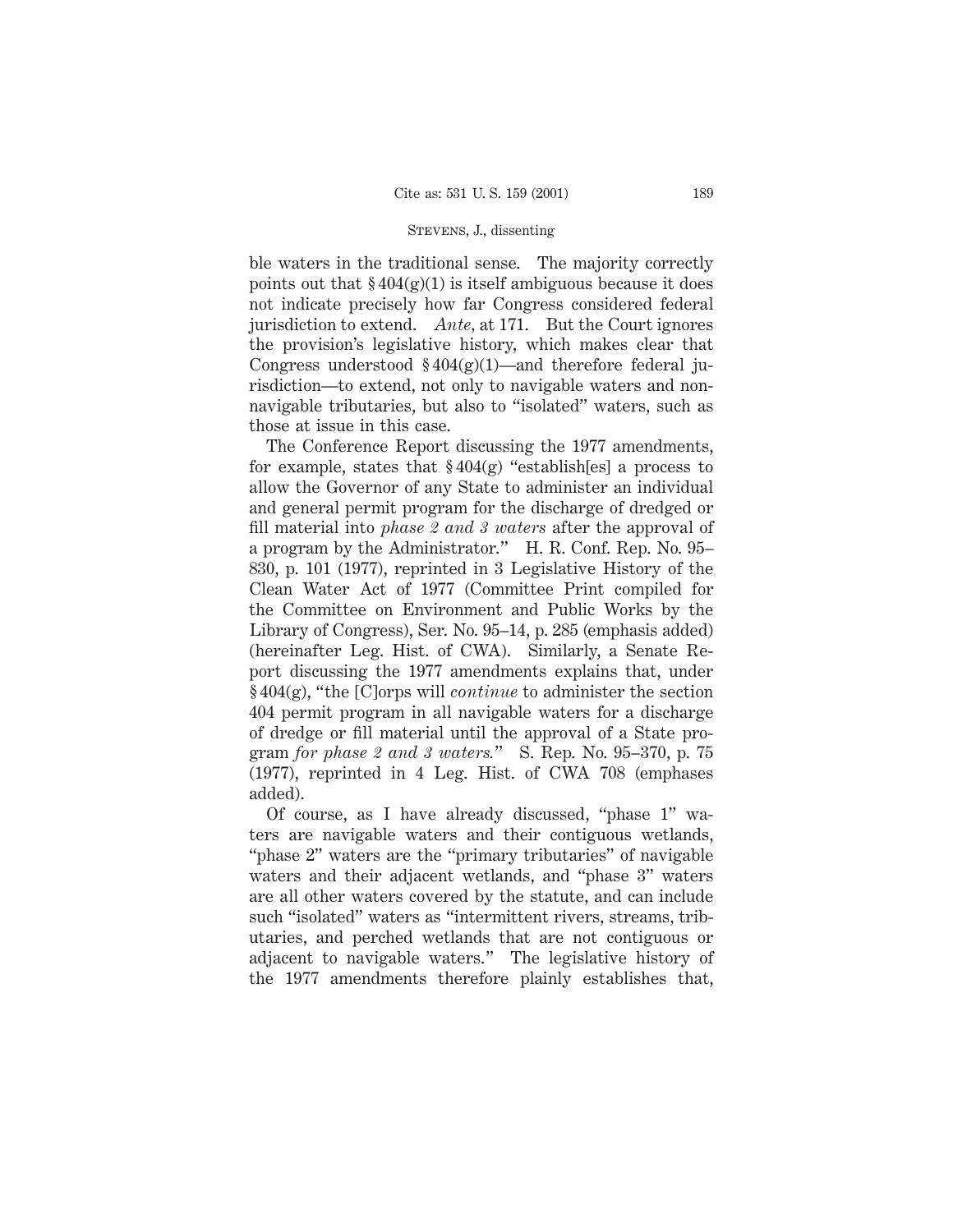when it enacted  $\S 404(g)$ , Congress believed—and desired the Corps' jurisdiction to extend beyond just navigable waters, their tributaries, and the wetlands adjacent to each.

In dismissing the significance of  $\frac{6404(g)(1)}{h}$ , the majority quotes out of context language in the very same 1977 Senate Report that I have quoted above. *Ante,* at 170, n. 6. It is true that the Report states that "[t]he committee amendment does not *redefine* navigable waters." S. Rep. No. 95– 370, at 75, reprinted in 4 Leg. Hist. of CWA 708 (emphasis added). But the majority fails to point out that the quoted language appears in the course of an explanation of the Senate's refusal to go along with House efforts to *narrow the scope* of the Corps' CWA jurisdiction to traditionally navigable waters. Thus, the immediately preceding sentence warns that "[t]o limit the jurisdiction of the [FWPCA] with reference to discharges of the pollutants of dredged or fill material would cripple efforts to achieve the act's objectives." <sup>14</sup> *Ibid.* The Court would do well to heed that warning.

The majority also places great weight, *ante,* at 171, on our statement in *Riverside Bayview* that § 404(g) "does not *con-*

<sup>&</sup>lt;sup>14</sup> In any event, to attach significance to the Report's statement that the committee amendments do not "redefine navigable waters," one must first accept the majority's erroneous interpretation of the 1972 Act. But the very Report upon which the majority relies states that "[t]he 1972 [FWPCA] exercised *comprehensive jurisdiction* over the *Nation's waters* to control pollution to the *fullest constitutional extent.*" S. Rep. No. 95– 370, at 75, reprinted in 4 Leg. Hist. of CWA 708 (emphases added). Even if the Court's flawed reading of the earlier statute were correct, however, the language to which the Court points does not counsel against finding congressional acquiescence in the Corps' 1975 regulations. Quite the contrary. From the perspective of the 1977 Congress, those regulations constituted the status quo that the proposed amendments sought to alter. Considering the Report's favorable references to the Corps' "continu[ing]" jurisdiction over phase 2 and 3 waters, the language concerning the failure of the amendments to "redefine navigable waters" cuts strongly against the majority's position, which instead completely excises phase 3 waters from the scope of the Act. *Ibid.*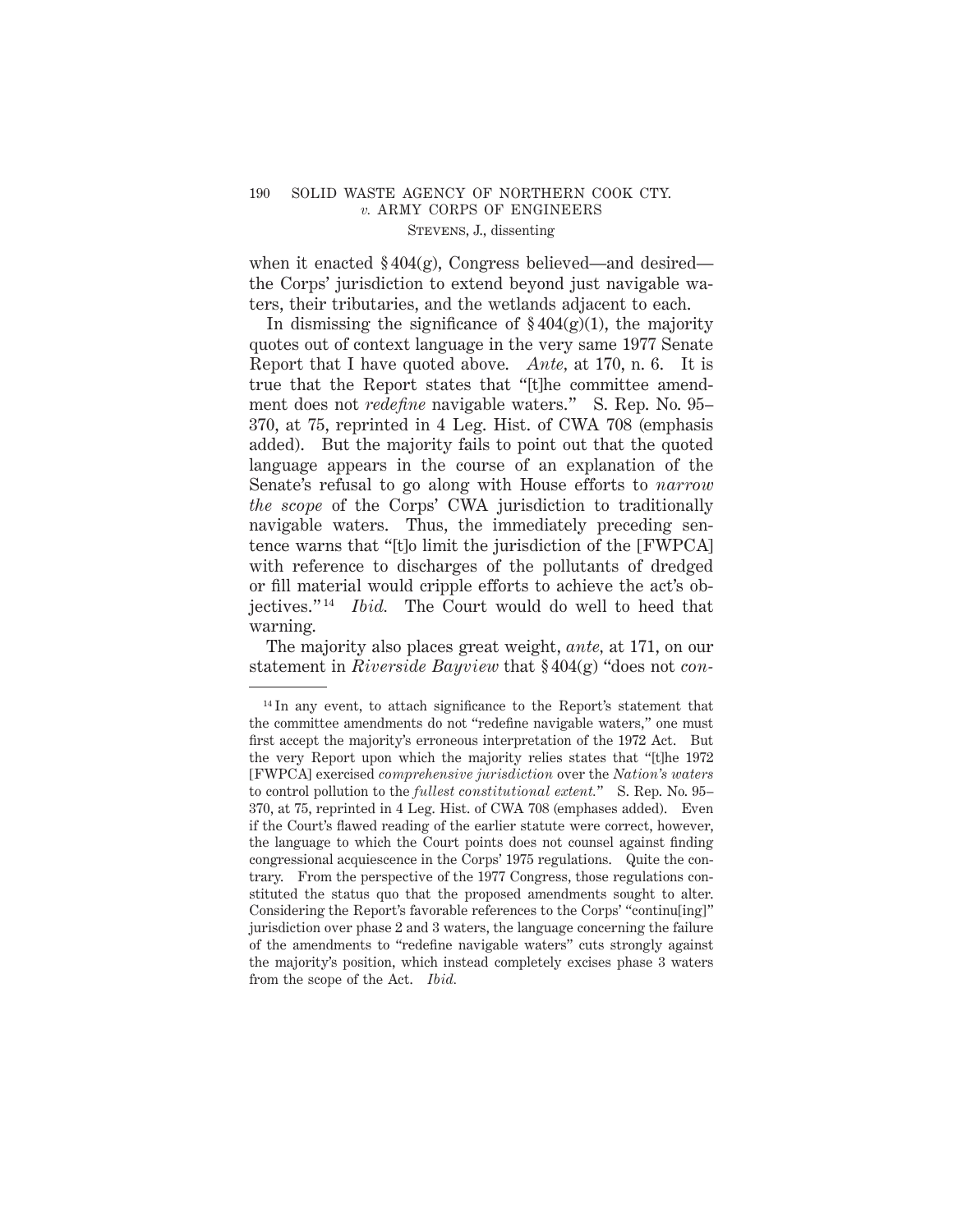*clusively* determine the construction to be placed on the use of the term 'waters' elsewhere in the Act," 474 U. S., at 138, n. 11 (emphasis added). This is simply more selective reading. In that case, we also went on to say with respect to the significance of  $\S 404(g)$  that "the various provisions of the Act should be read *in pari materia.*" *Ibid.* Moreover, our ultimate conclusion in *Riverside Bayview* was that § 404(g) "suggest[s] strongly that the term 'waters' as used in the Act" supports the Corps' reading. *Ibid.*

#### III

Although it might have appeared problematic on a "linguistic" level for the Corps to classify "lands" as "waters" in *Riverside Bayview,* 474 U. S., at 131–132, we squarely held that the agency's construction of the statute that it was charged with enforcing was entitled to deference under *Chevron U. S. A. Inc.* v. *Natural Resources Defense Council, Inc.,* 467 U. S. 837 (1984). Today, however, the majority refuses to extend such deference to the same agency's construction of the same statute, see *ante,* at 172–174. This refusal is unfaithful to both *Riverside Bayview* and *Chevron.* For it is the majority's reading, not the agency's, that does violence to the scheme Congress chose to put into place.

Contrary to the Court's suggestion, the Corps' interpretation of the statute does not "encroac[h]" upon "traditional state power" over land use. *Ante,* at 173. "Land use planning in essence chooses particular uses for the land; environmental regulation, at its core, does not mandate particular uses of the land but requires only that, however the land is used, damage to the environment is kept within prescribed limits." *California Coastal Comm'n* v. *Granite Rock Co.,* 480 U. S. 572, 587 (1987). The CWA is not a land-use code; it is a paradigm of environmental regulation. Such regulation is an accepted exercise of federal power. *Hodel* v. *Virginia Surface Mining & Reclamation Assn., Inc.,* 452 U. S. 264, 282 (1981).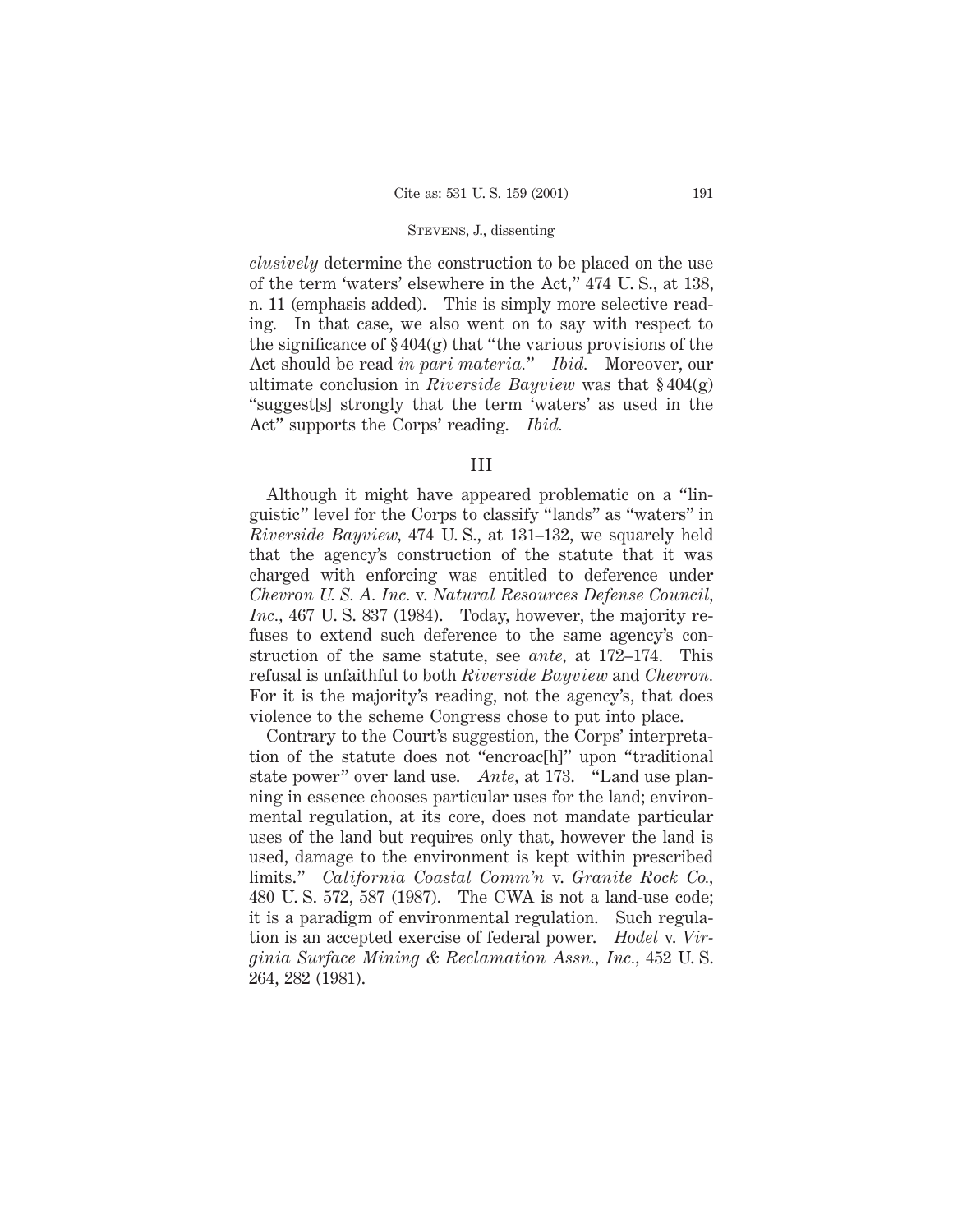It is particularly ironic for the Court to raise the specter of federalism while construing a statute that makes explicit efforts to foster local control over water regulation. Faced with calls to cut back on federal jurisdiction over water pollution, Congress rejected attempts to narrow the scope of that jurisdiction and, by incorporating  $\S 404(g)$ , opted instead for a scheme that encouraged States to supplant federal control with their own regulatory programs. S. Rep. No. 95–370, at 75, reprinted in 4 Leg. Hist. of CWA 708 ("The committee amendment does not redefine navigable waters. Instead, the committee amendment intends to assure continued protection of *all the Nation's waters,* but allows States to assume the primary responsibility for protecting those lakes, rivers, streams, swamps, marshes, and other portions of the navigable waters outside the [C]orps program in the so-called phase I waters" (emphasis added)). Because Illinois could have taken advantage of the opportunities offered to it through  $\S 404(g)$ , the federalism concerns to which the majority adverts are misplaced. The Corps' interpretation of the statute as extending beyond navigable waters, tributaries of navigable waters, and wetlands adjacent to each is manifestly reasonable and therefore entitled to deference.

## IV

Because I am convinced that the Court's miserly construction of the statute is incorrect, I shall comment briefly on petitioner's argument that Congress is without power to prohibit it from filling any part of the 31 acres of ponds on its property in Cook County, Illinois. The Corps' exercise of its § 404 permitting power over "isolated" waters that serve as habitat for migratory birds falls well within the boundaries set by this Court's Commerce Clause jurisprudence.

In *United States* v. *Lopez,* 514 U. S. 549, 558–559 (1995), this Court identified "three broad categories of activity that Congress may regulate under its commerce power": (1) channels of interstate commerce; (2) instrumentalities of inter-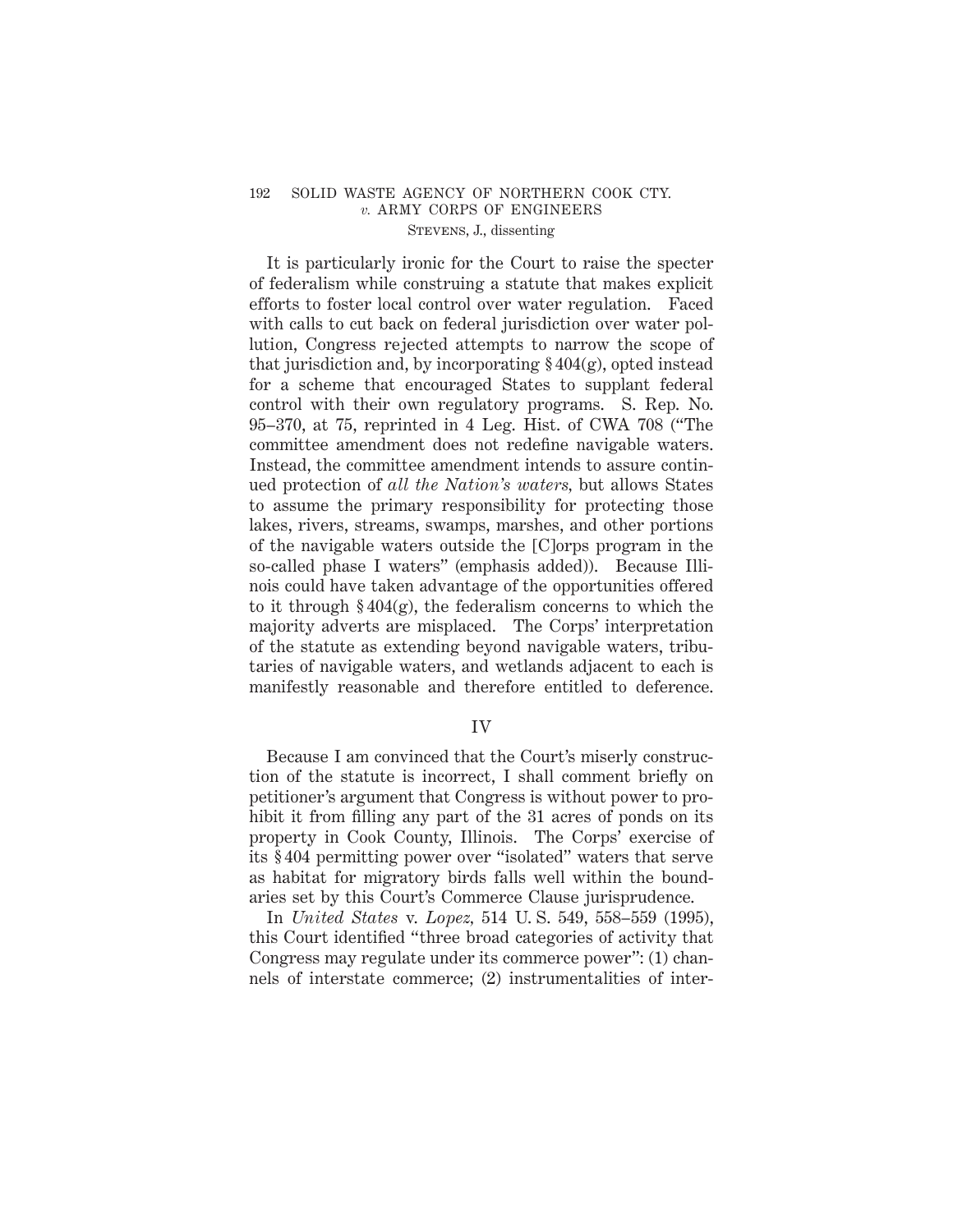state commerce, or persons and things in interstate commerce; and (3) activities that "substantially affect" interstate commerce. *Ibid.* The migratory bird rule at issue here is properly analyzed under the third category. In order to constitute a proper exercise of Congress' power over intrastate activities that "substantially affect" interstate commerce, it is not necessary that each individual instance of the activity substantially affect commerce; it is enough that, taken in the aggregate, the *class of activities* in question has such an effect. *Perez* v. *United States,* 402 U. S. 146 (1971) (noting that it is the "class" of regulated activities, not the individual instance, that is to be considered in the "affects" commerce analysis); see also *Hodel,* 452 U. S., at 277; *Wickard* v. *Filburn,* 317 U. S. 111, 127–128 (1942).

The activity being regulated in this case (and by the Corps' § 404 regulations in general) is the discharge of fill material into water. The Corps did not assert jurisdiction over petitioner's land simply because the waters were "used as habitat by migratory birds." It asserted jurisdiction because petitioner planned to *discharge fill* into waters "used as habitat by migratory birds." Had petitioner intended to engage in some other activity besides discharging fill (*i.e.*, had there been no activity to regulate), or, conversely, had the waters not been habitat for migratory birds (*i. e.,* had there been no basis for federal jurisdiction), the Corps would never have become involved in petitioner's use of its land. There can be no doubt that, unlike the class of activities Congress was attempting to regulate in *United States* v. *Morrison,* 529 U. S. 598, 613 (2000) ("[g]endermotivated crimes"), and *Lopez,* 514 U. S., at 561 (possession of guns near school property), the discharge of fill material into the Nation's waters is almost always undertaken for economic reasons. See V. Albrecht & B. Goode, Wetland Regulation in the Real World, Exh. 3 (Feb. 1994) (demonstrating that the overwhelming majority of acreage for which § 404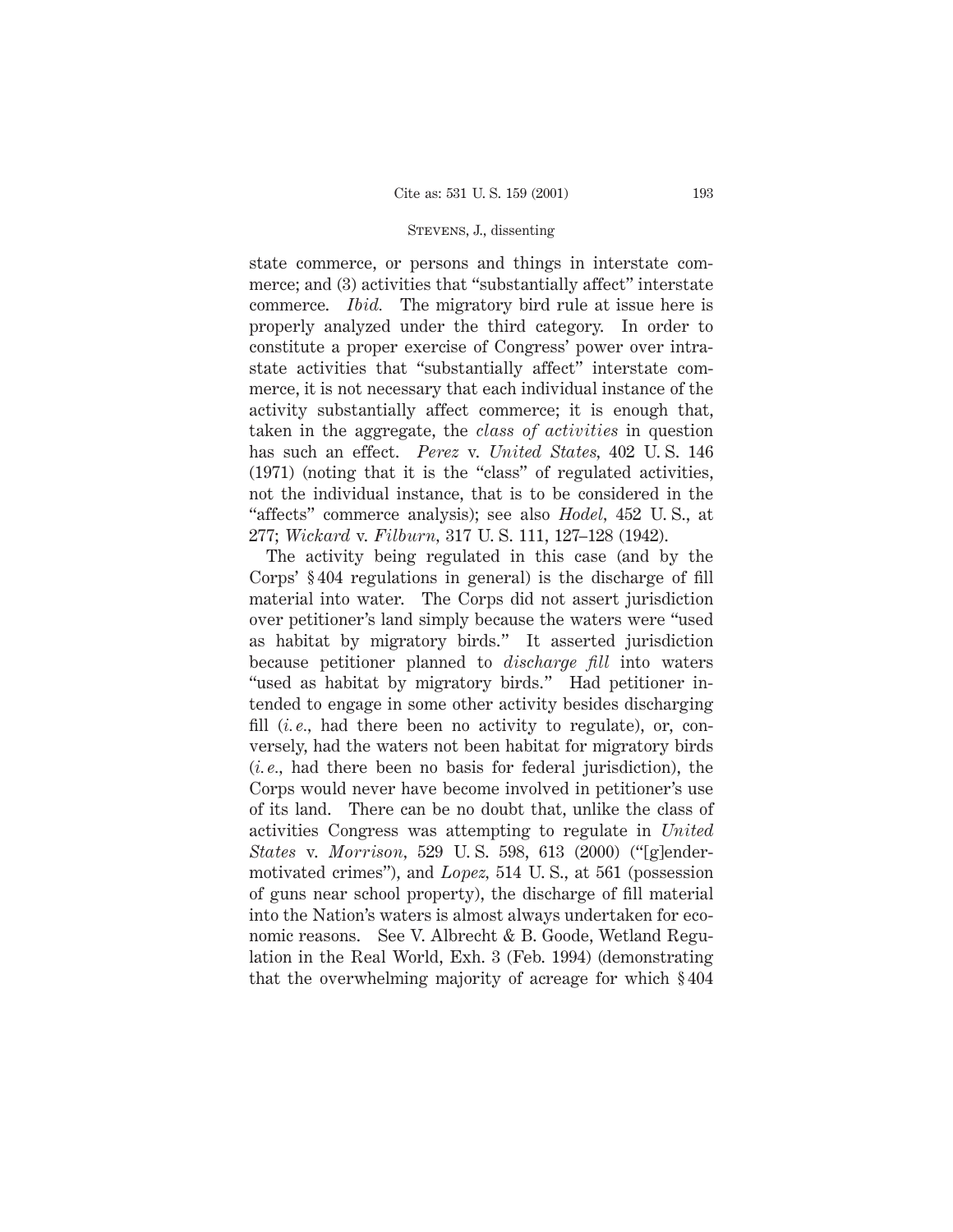permits are sought is intended for commercial, industrial, or other economic use).15

Moreover, no one disputes that the discharge of fill into "isolated" waters that serve as migratory bird habitat will, in the aggregate, adversely affect migratory bird populations. See, *e. g.,* 1 Secretary of the Interior, Report to Congress, The Impact of Federal Programs on Wetlands: The Lower Mississippi Alluvial Plain and the Prairie Pothole Region 79–80 (Oct. 1988) (noting that "isolated," phase 3 waters "are among the most important and also [the] most threatened ecosystems in the United States" because "[t]hey are prime nesting grounds for many species of North American waterfowl . . ." and provide "[u]p to 50 percent of the [U. S.] production of migratory waterfowl"). Nor does petitioner dispute that the particular waters it seeks to fill are home to many important species of migratory birds, including the second-largest breeding colony of Great Blue Herons in northeastern Illinois, App. to Pet. for Cert. 3a, and several species of waterfowl protected by international treaty and Illinois endangered species laws, Brief for Federal Respondents 7.16

In addition to the intrinsic value of migratory birds, see *Missouri* v. *Holland,* 252 U. S. 416, 435 (1920) (noting the importance of migratory birds as "protectors of our forests and our crops" and as "a food supply"), it is undisputed that

<sup>&</sup>lt;sup>15</sup> The fact that petitioner can conceive of some people who may discharge fill for noneconomic reasons does not weaken the legitimacy of the Corps' jurisdictional claims. As we observed in *Perez* v. *United States,* 402 U. S. 146 (1971), "[w]here the *class of activities* is regulated and that *class* is within the reach of federal power, the courts have no power to excise, as trivial, individual instances of the class." *Id.,* at 154 (internal quotation marks omitted).

<sup>16</sup> Other bird species using petitioner's site as habitat include the " 'Great Egret, Green-backed Heron, Black-crowned Night Heron, Canada Goose, Wood Duck, Mallard, Greater Yellowlegs, Belted Kingfisher, Northern Waterthrush, Louisiana Waterthrush, Swamp Sparrow, and Red-winged Blackbird.'" Brief for Petitioner 4, n. 3.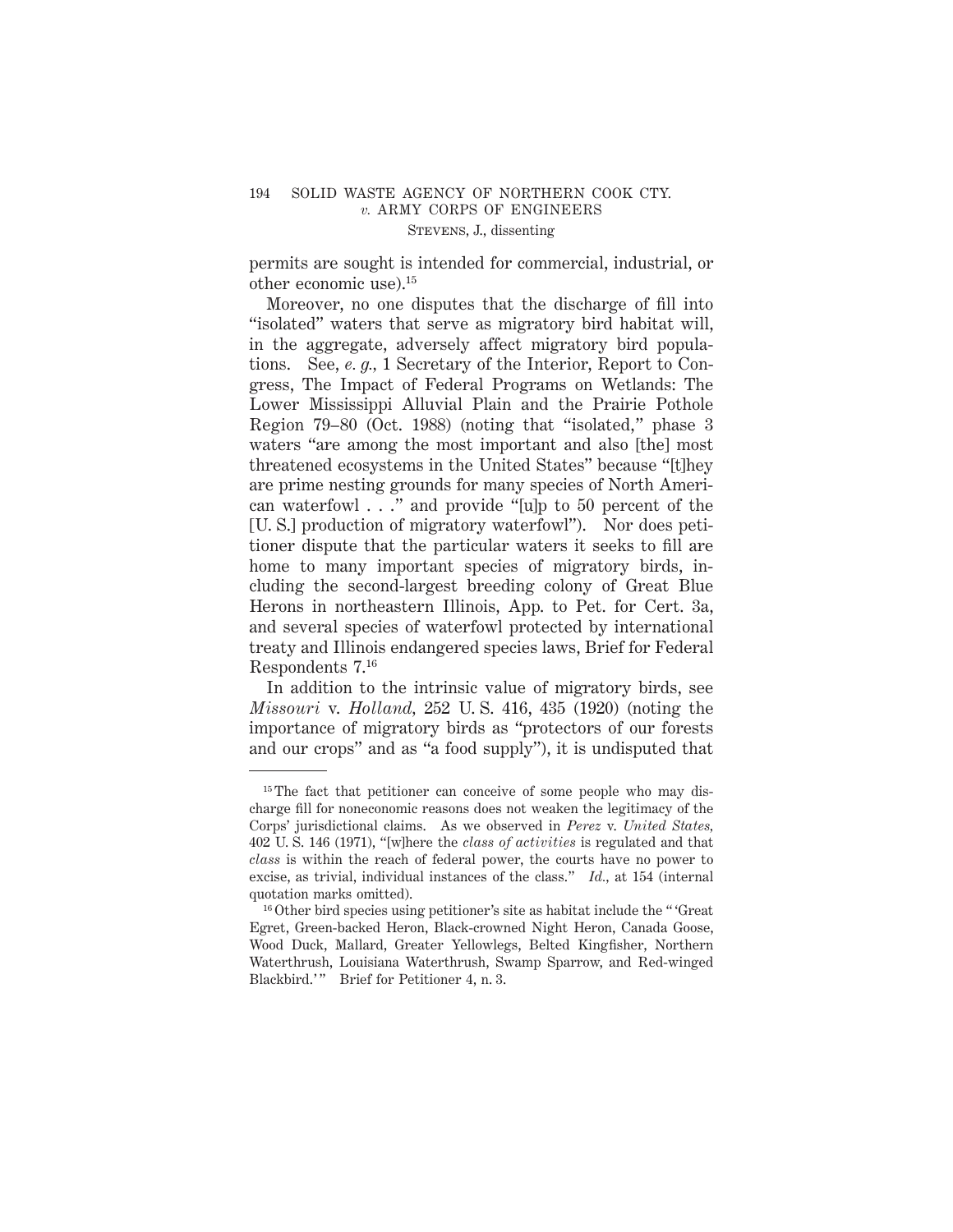literally millions of people regularly participate in birdwatching and hunting and that those activities generate a host of commercial activities of great value.<sup>17</sup> The causal connection between the filling of wetlands and the decline of commercial activities associated with migratory birds is not "attenuated," *Morrison,* 529 U. S., at 612; it is direct and concrete. Cf. *Gibbs* v. *Babbitt,* 214 F. 3d 483, 492–493 (CA4 2000) ("The relationship between red wolf takings and interstate commerce is quite direct—with no red wolves, there will be no red wolf related tourism . . .").

Finally, the migratory bird rule does not blur the "distinction between what is truly national and what is truly local." *Morrison,* 529 U. S., at 617–618. Justice Holmes cogently observed in *Missouri* v. *Holland* that the protection of migratory birds is a textbook example of a *national* problem. 252 U. S., at 435 ("It is not sufficient to rely upon the States [to protect migratory birds]. The reliance is vain . . ."). The destruction of aquatic migratory bird habitat, like so many other environmental problems, is an action in which the benefits (*e. g.,* a new landfill) are disproportionately local, while many of the costs (*e. g.,* fewer migratory birds) are widely dispersed and often borne by citizens living in other States. In such situations, described by economists as involving "externalities," federal regulation is both appropriate and necessary. Revesz, Rehabilitating Interstate

<sup>&</sup>lt;sup>17</sup> In 1984, the U.S. Congress Office of Technology Assessment found that, in 1980, 5.3 million Americans hunted migratory birds, spending \$638 million. U. S. Congress, Office of Technology Assessment, Wetlands: Their Use and Regulation 54 (OTA–O–206, Mar. 1984). More than 100 million Americans spent almost \$14.8 billion in 1980 to watch and photograph fish and wildlife. *Ibid.* Of 17.7 million birdwatchers, 14.3 million took trips in order to observe, feed, or photograph waterfowl, and 9.5 million took trips specifically to view other water-associated birds, such as herons like those residing at petitioner's site. U. S. Dept. of Interior, U. S. Fish and Wildlife Service and U. S. Dept. of Commerce, Bureau of Census, 1996 National Survey of Fishing, Hunting, and Wildlife-Associated Recreation 45, 90 (issued Nov. 1997).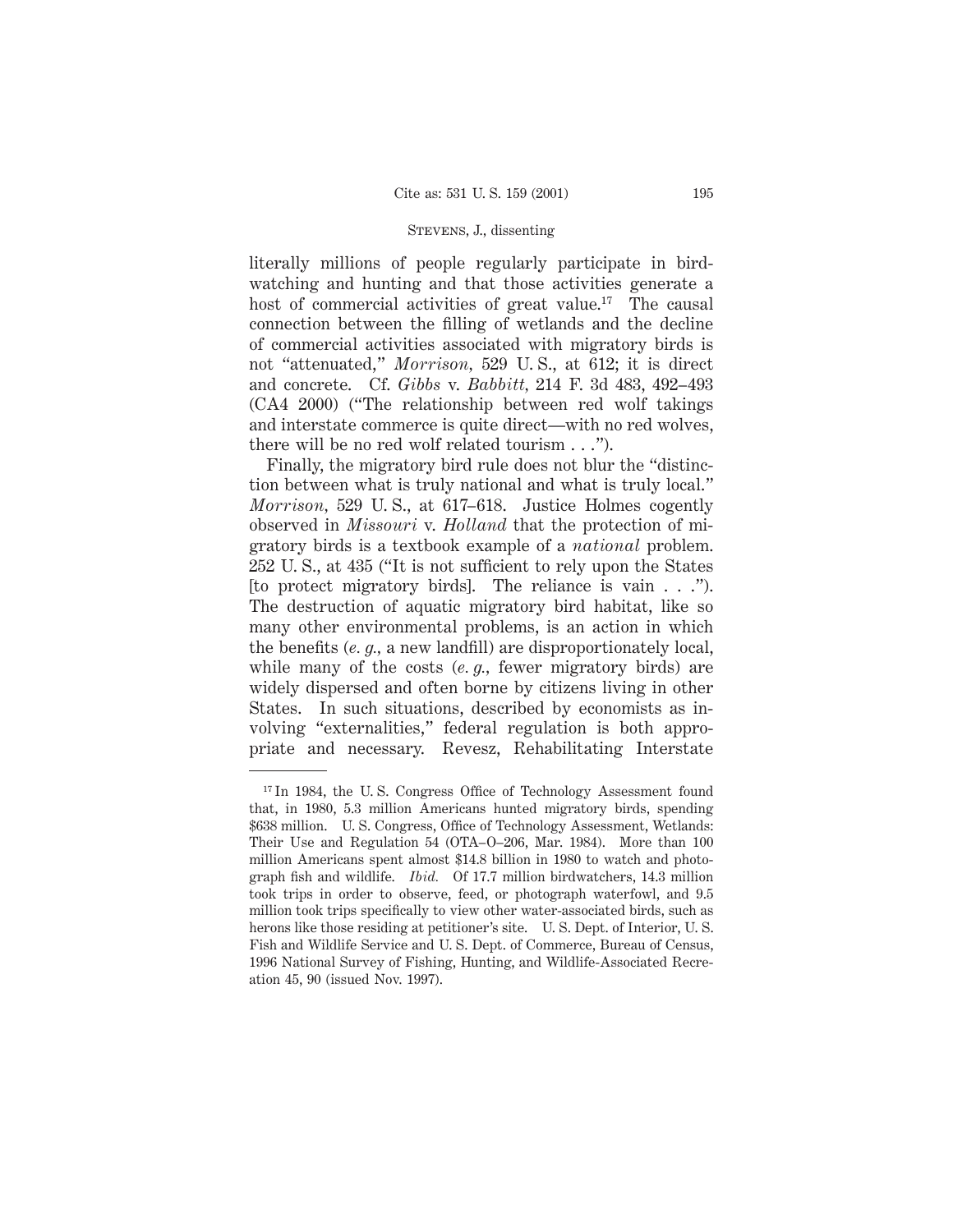Competition: Rethinking the "Race-to-the-Bottom" Rationale for Federal Environmental Regulation, 67 N. Y. U. L. Rev. 1210, 1222 (1992) ("The presence of interstate externalities is a powerful reason for intervention at the federal level"); cf. *Hodel,* 452 U. S., at 281–282 (deferring to Congress' finding that nationwide standards were "essential" in order to avoid "destructive interstate competition" that might undermine environmental standards). Identifying the Corps' jurisdiction by reference to waters that serve as habitat for birds that migrate over state lines also satisfies this Court's expressed desire for some "jurisdictional element" that limits federal activity to its proper scope. *Morrison,* 529 U. S., at 612.

The power to regulate commerce among the several States necessarily and properly includes the power to preserve the natural resources that generate such commerce. Cf. *Sporhase* v. *Nebraska ex rel. Douglas,* 458 U. S. 941, 953 (1982) (holding water to be an "article of commerce"). Migratory birds, and the waters on which they rely, are such resources. Moreover, the protection of migratory birds is a wellestablished federal responsibility. As Justice Holmes noted in *Missouri* v. *Holland,* the federal interest in protecting these birds is of "the first magnitude." 252 U. S., at 435. Because of their transitory nature, they "can be protected only by national action." *Ibid.*

Whether it is necessary or appropriate to refuse to allow petitioner to fill those ponds is a question on which we have no voice. Whether the Federal Government has the power to require such permission, however, is a question that is easily answered. If, as it does, the Commerce Clause empowers Congress to regulate particular "activities causing air or water pollution, or other environmental hazards that may have effects in more than one State," *Hodel,* 452 U. S., at 282, it also empowers Congress to control individual actions that, in the aggregate, would have the same effect.